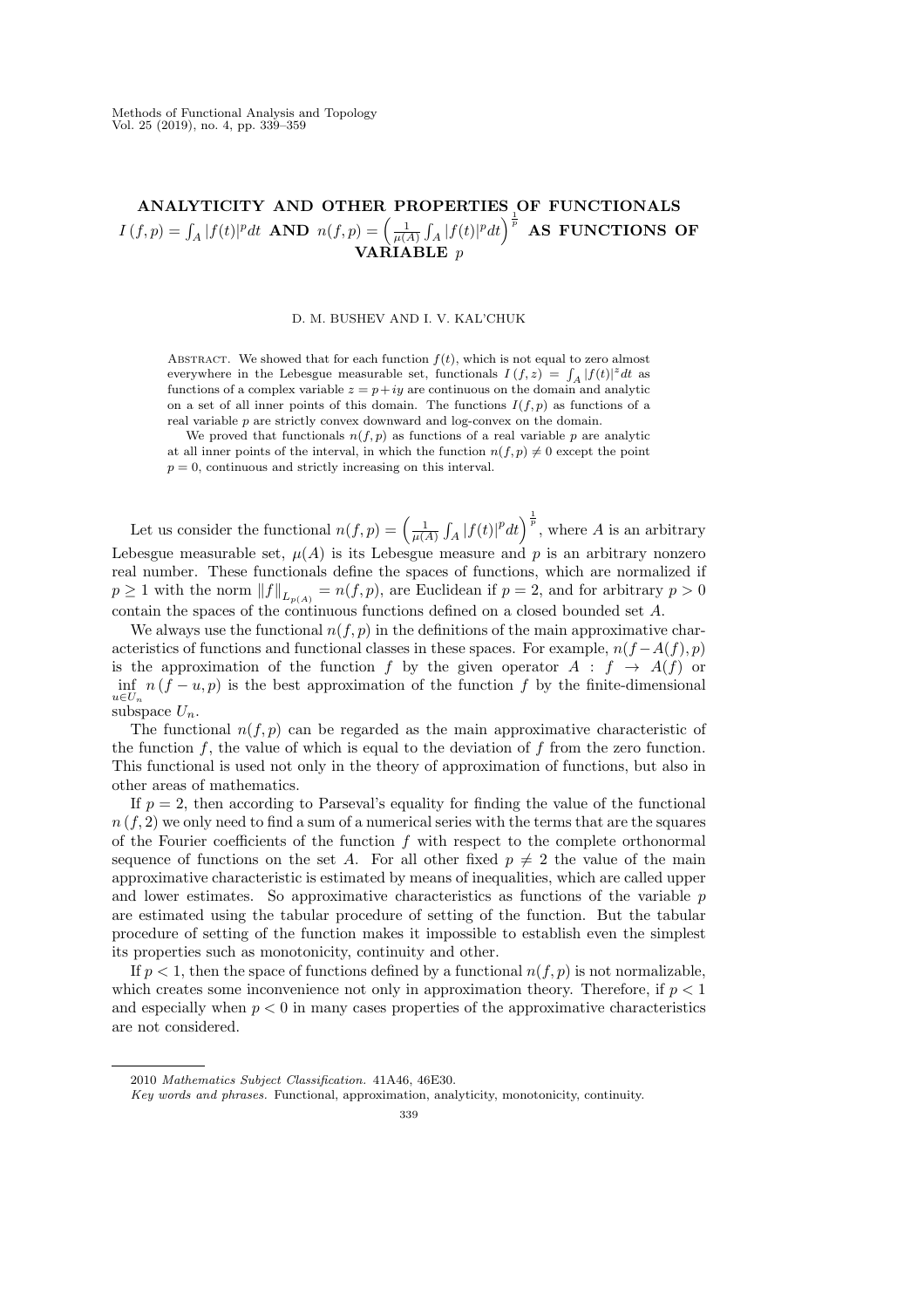**Remark.** If  $0 < \mu B_0 = \mu \{t \in A : f(t) = 0\} < \mu(A)$ , then for an arbitrary  $p > 0$ , using the additive property of the integral, we obtain

$$
\left(n(f,p) = \left(1 - \frac{\mu(B_0)}{\mu(A)}\right)^{\frac{1}{p}} \left(\frac{1}{\mu(A \setminus B_0)} \int_{A \setminus B_0} |f(t)|^p dt\right)^{\frac{1}{p}}\right)
$$
\n
$$
\Lambda\left(0 < 1 - \frac{\mu(B_0)}{\mu(A)} = a < 1\right) \wedge \left(\left(a^{\frac{1}{p}}\right)' = -\frac{1}{p^2} (\ln a) a^{\frac{1}{p}} > 0\right)
$$
\n
$$
\wedge \left(\lim_{p \to 0+0} a^{\frac{1}{p}} = 0\right) \wedge \left(\lim_{p \to 0-0} a^{\frac{1}{p}} = +\infty\right) \wedge \left(\lim_{p \to +\infty} a^{\frac{1}{p}} = 1\right) \wedge \left(\lim_{p \to -\infty} a^{\frac{1}{p}} = 1\right).
$$

From (1) follows that the function  $a^{\frac{1}{p}}$  is analytic in the intervals  $(-\infty,0)$ ,  $(0,+\infty)$  and strictly increasing on these intervals. Therefore, the intervals of analyticity and strict increase of the function  $n(f, p)$  coincide with intervals of analyticity and strict increase of the function  $\left(\frac{1}{\mu(A\setminus B_0)}\int_{A\setminus B_0}|f(t)|^pdt\right)^{\frac{1}{p}}$ .

So, we can consider measurable functions  $f(t)$ , which are not equal to zero nearly everywhere in the Lebesgue measurable set A, that is, for which  $\mu B_0 = 0$ . Then the functional  $n(f, p)$  can be defined also for  $p < 0$ , and the functional  $I(f, z) = \int_A |f(t)|^z dt$ ,  $z = p + iy$ , – for complex values of the variable z.

If  $|f(t)|$  is a constant k almost everywhere on the set A, then for any  $p \neq 0$  equality  $n(f, p) = k$  holds and this trivial case we do not consider.

Let's denote by

$$
L_{p(A)} = \left\{ \left( f(t) : n(f, p) = \left( \frac{1}{\mu(A)} \int_A |f(t)|^p dt \right)^{\frac{1}{p}} < \infty \right) \land (p \in \mathbb{R} \setminus \{0\})
$$
  

$$
\land \left( n(f, 0 + 0) = \lim_{p \to 0 + 0} n(f, p) \right) \land \left( n(f, 0 - 0) = \lim_{p \to 0 - 0} n(f, p) \right)
$$
  

$$
\land \left( n(f, +\infty) = \lim_{p \to +\infty} n(f, p) \right) \right\},
$$
  

$$
L_{\infty(A)} = \left\{ f(t) : ||f||_{L_{\infty(A)}} \stackrel{\text{def}}{=} \inf_{E: \mu E = 0} \sup_{t \in A \setminus E} \{ |f(t)| \} < \infty \} \right\}
$$

the spaces of measurable essentially bounded functions.

It is known that (see [1, p. 143])

(2) 
$$
\lim_{p \to +\infty} n(f, p) = ||f||_{L_{\infty(A)}}, \quad \lim_{p \to 0+0} n(f, p) = e^{\frac{1}{\mu(A)} \int_A \ln |f(t)| dt} = n(f, 0+0).
$$

For any  $p \neq 0$  the following equality holds

(3) 
$$
n(f,p) = \frac{1}{n\left(\frac{1}{f}, -p\right)}.
$$

From equalities (2) and (3) we obtain

(4)  

$$
n(f, -\infty) = \lim_{p \to -\infty} n(f, p) = \frac{1}{\|1/f\|_{L_{\infty(A)}}},
$$

$$
n(f, 0 - 0) = \frac{1}{\lim_{-p \to 0+0} n\left(\frac{1}{f}, -p\right)} = \frac{1}{e^{\frac{1}{\mu(A)} \int_A \ln\left|\frac{1}{f(t)}\right| dt}} = e^{\frac{1}{\mu(A)} \int_A \ln|f(t)| dt}.
$$

From formulas (2), (4) we get that if the function  $n(f, p)$  is defined in the neighborhood of 0, then it is continuous at this point.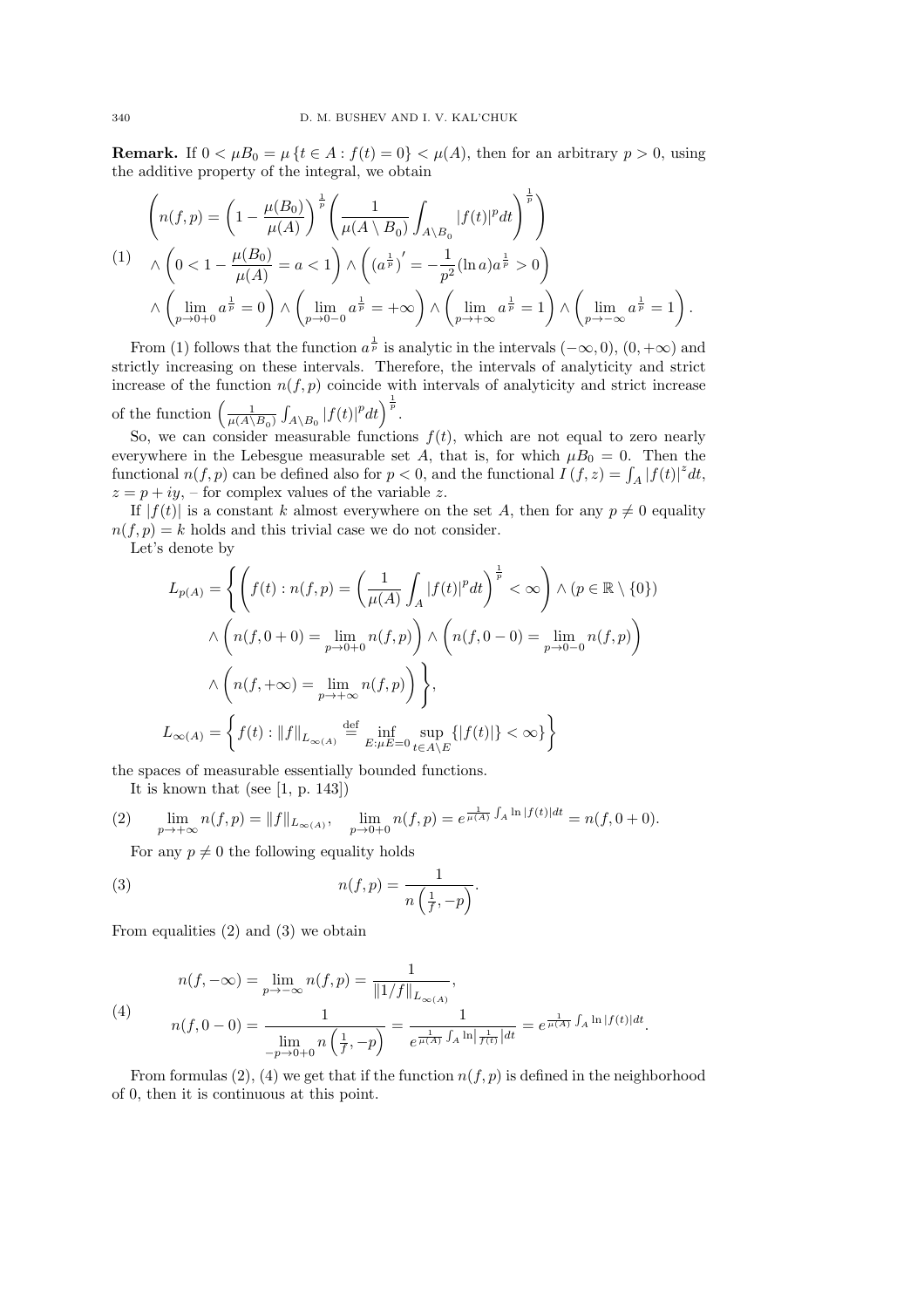If the integral  $\int_A |f(t)|^p dt$  is divergent for  $p > 0$ , then  $f \notin L_{p(A)}$  and we will assume that  $n(f, p) = +\infty$ . If  $f \notin L_{p(A)}$  and  $\frac{1}{f} \notin L_{p(A)}$  for arbitrary  $p > 0$ , then we will assume that  $n(f, 0) = e^{\frac{1}{\mu(A)} \int_A \ln |f(t)| dt}$ . If  $\int_A \ln |f(t)| dt = -\infty$ , then according to the equalities (2), (4) we have  $n(f, 0) = 0$ . If  $p < 0$  then  $\frac{1}{\mu(A)} \int_A |f(t)|^{-p} dt = k$  or  $\int_A |f(t)|^{-p} dt = +\infty$ .

Therefore, according to the formula (2) we obtain

$$
n(f, p) = \frac{1}{\left(\frac{1}{\mu(A)} \int_A |f(t)|^{-p} dt\right)^{-\frac{1}{p}}} = k^{\frac{1}{p}} \quad \text{or} \quad n(f, p) = \left(\frac{1}{\infty}\right) = 0.
$$

Thus, for  $p < 0$  all measurable functions belong to the space  $L_{p(A)}$ .

In this paper we proved that function  $f(t)$  may not belong to any of the spaces  $L_{p(A)}$ for  $p > 0$ , but the function  $n(f, p)$ , which is defined for all negative values of the variable p, is analytic at all inner points of the interval in which the value of the function  $n(f, p) \neq 0$ except the point  $p = 0$ , and it is strictly increasing and continuous on this interval.

These remarkable properties of the function  $n(f, p)$  allow us to determine for the functions of the spaces  $L_{q(A)}$ ,  $0 < q \leq \infty$ , that their basic approximative characteristics on interval  $[0, q]$  are continuous, non-decreasing, and, in some cases, analytic. This makes it possible to avoid the use of a simple tabular method of estimation of these characteristics.

#### 1. Analyticity of integrals dependent on a parameter

Let us prove auxiliary statements about analyticity of the integrals depending on a parameter. Note, that these statements can be of independent interest.

Lemma 1 (On the analyticity of integrals depending on a parameter). *Let the function*  $q(z, t)$  *of two complex variables* z *and* t *be analytic with respect to the variable* z for almost all values t belonging to the rectifiable curve  $\overrightarrow{AB}$ , and the integral of the <sup>o</sup><br>modulus of the function  $g(z,t)$  along the curve  $\overrightarrow{AB}$  is bounded on an arbitrary simple *rectifiable closed curve* γ *which is contained in* G*, that is*

(5) 
$$
\sup_{u \in \gamma} \int_{\widetilde{AB}} |g(u, t)| dt \le M_{\gamma}.
$$

Then the integral  $\int_{\overrightarrow{AB}} g(z, t) dt = F(z)$ , depending on the parameter z is an analytic func*tion in the domain*  $G$  *and in each point*  $z \in G$ *, for each natural*  $\overline{p}$  *the derivative of the* n*-th order of the integral is equal to the integral along a curve* AB *of the derivative of the n*-th order in the variable z of the integrand  $g(z,t)$ *, that is* 

(6) 
$$
(\forall n \in \mathbb{N}) \land (\forall z \in G) \Rightarrow \left( F^{(n)}(z) = \int_{\widetilde{AB}} g_{z^n}^{(n)}(z, t) dt \right).
$$

*Proof.* Let  $\gamma$  be an arbitrary simple closed rectifiable curve that is contained in G and it is the boundary of the domain D contained in G, that is  $\gamma = \partial D$ . Let us prove that for the function  $F(z)$  the Cauchy integral formula holds at each point  $z \in D$ , that is

(7) 
$$
(\forall z \in D) \Rightarrow \left( F(z) = \int_{\widetilde{AB}} g(z, t) dt = \frac{1}{2\pi i} \int_{\gamma} \frac{F(u)}{u - z} du \right).
$$

Let  $\rho = \inf_{u \in \gamma} \{|u - z|\}$  be the distance from the point z to the curve  $\gamma$ . Then at each point  $u \in \gamma$  the inequality

$$
\frac{1}{|u-z|} \le \frac{1}{\rho}
$$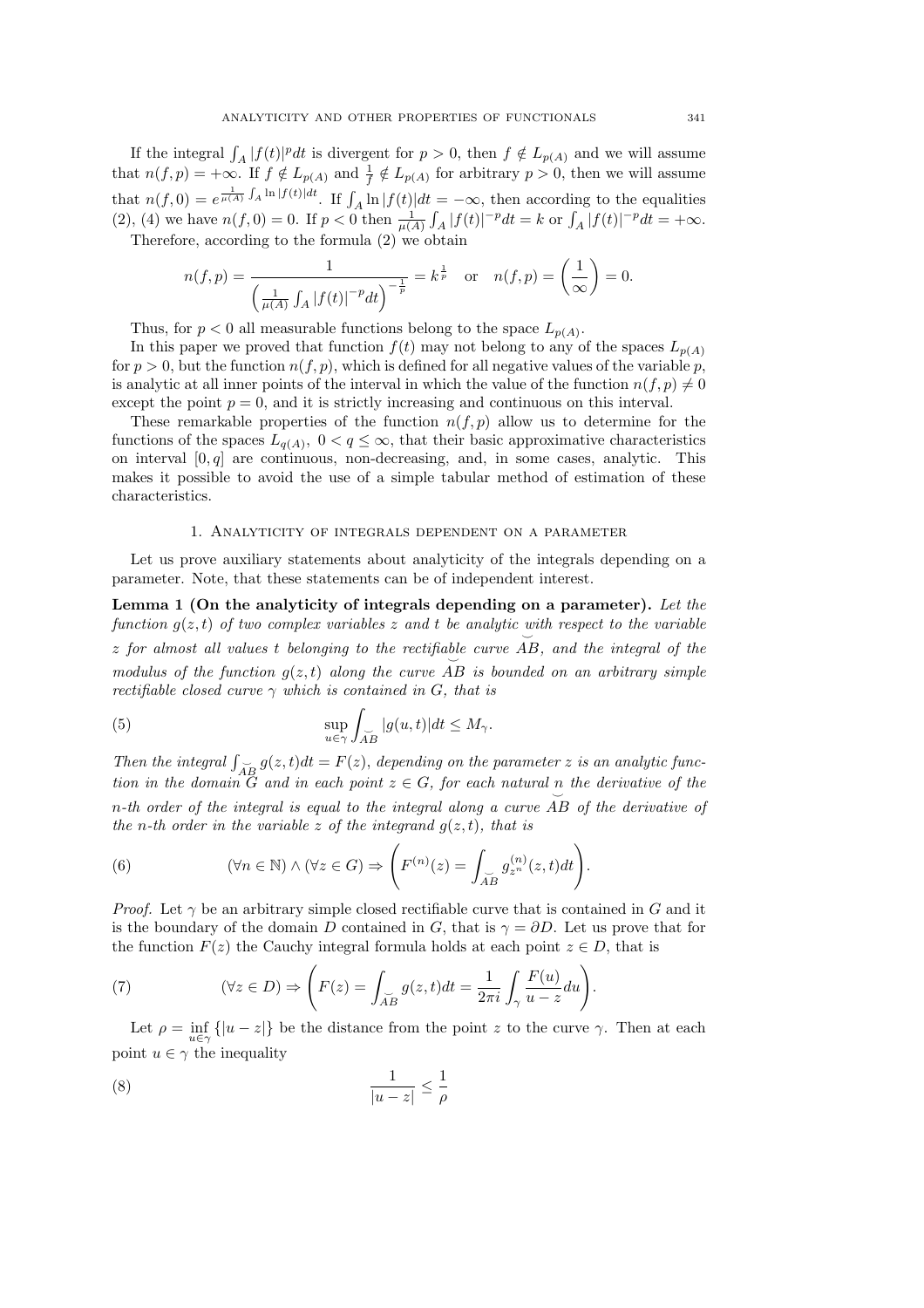holds.

Using the inequalities  $(8)$  and  $(5)$  we have

 $\mathbb{R}^2$ 

(9) 
$$
\int_{\gamma} \frac{|F(u)|}{|u-z|} du = \int_{\gamma} \frac{\left| \int_{\widetilde{AB}} g(u, t) dt \right|}{|u-z|} du
$$
  

$$
\leq \frac{1}{\rho} \int_{\gamma} \left( \int_{\widetilde{AB}} |g(u, t)| dt \right) du \leq \frac{1}{\rho} \int_{\gamma} M_{\gamma} du = \frac{1}{\rho} M_{\gamma} l(\gamma),
$$

where  $l(\gamma)$  is the length of curve  $\gamma$ . From the inequality (9) follows that for every curve  $\gamma$  there exists a repeated integral

(10) 
$$
\int_{\gamma} \left( \int_{\widetilde{AB}} \left| \frac{g(u,t)}{u-z} \right| dt \right) du.
$$

From (10) using the corollary to Fubini theorem on the change of the order of integration in repeated integrals (see, e.g. [2, p. 298–300]), we get

$$
(11) \quad \frac{1}{2\pi i} \int_{\gamma} \frac{F(u)}{u - z} du = \frac{1}{2\pi i} \int_{\gamma} \left( \frac{1}{u - z} \int_{\widetilde{AB}} g(u, t) dt \right) du = \int_{\widetilde{AB}} \left( \frac{1}{2\pi i} \int_{\gamma} \frac{g(u, t) du}{u - z} \right) dt.
$$

Since the function  $g(z,t)$  is analytic almost for all  $t \in \overrightarrow{AB}$ , then taking into account the Cauchy integral formula, at each point  $z \in D$  we have

(12) 
$$
\frac{1}{2\pi i} \int_{\gamma} \frac{g(u,t)du}{u-z} = g(z,t).
$$

From equalities  $(11)$ ,  $(12)$  follows  $(7)$ .

Let us prove that at each point  $z \in D$  we have the equality

(13) 
$$
F'(z) = \frac{1}{2\pi i} \int_{\gamma} \frac{F(u)du}{(u-z)^2}.
$$

It follows from the definition of the domain that for each point  $z \in D$  there is a curve  $\gamma_1$  that is a circle with center at a point z such that  $\gamma_1 \subset D$  and  $\gamma_1 = \partial D_1$ , where  $D_1$  is the disk contained in D. Then the equality (13) is valid at every point  $z \in D$ . Therefore, according to the definition of the analyticity of a function, the function  $F(z)$  is analytic on D, and because of the arbitrariness of the curve  $\gamma$ , and hence of the domain D, the function  $F(z)$  is also analytic on  $G$ .

Using the equality $(7)$ , we get

$$
F'(z) = \lim_{\Delta z \to 0} \frac{F(z + \Delta z) - F(z)}{\Delta z} = \lim_{\Delta z \to 0} \frac{1}{2\pi i} \frac{1}{\Delta z} \left( \int_{\gamma} \frac{F(u) du}{(u - (z + \Delta z))} - \int_{\gamma} \frac{F(u) du}{u - z} \right) = \frac{1}{2\pi i} \lim_{\Delta z \to 0} \frac{1}{\Delta z} \int_{\gamma} \frac{F(u) \Delta z du}{(u - (z + \Delta z))(u - z)}
$$

$$
= \frac{1}{2\pi i} \lim_{\Delta z \to 0} \int_{\gamma} \frac{F(u) du}{(u - (z + \Delta z))(u - z)}.
$$

It follows from the equalities  $(13)$ ,  $(14)$  that it is sufficient to prove equality

(15) 
$$
\lim_{\Delta z \to 0} \int_{\gamma} \frac{F(u) du}{(u - (z + \Delta z))(u - z)} = \int_{\gamma} \frac{F(u) du}{(u - z)^2}.
$$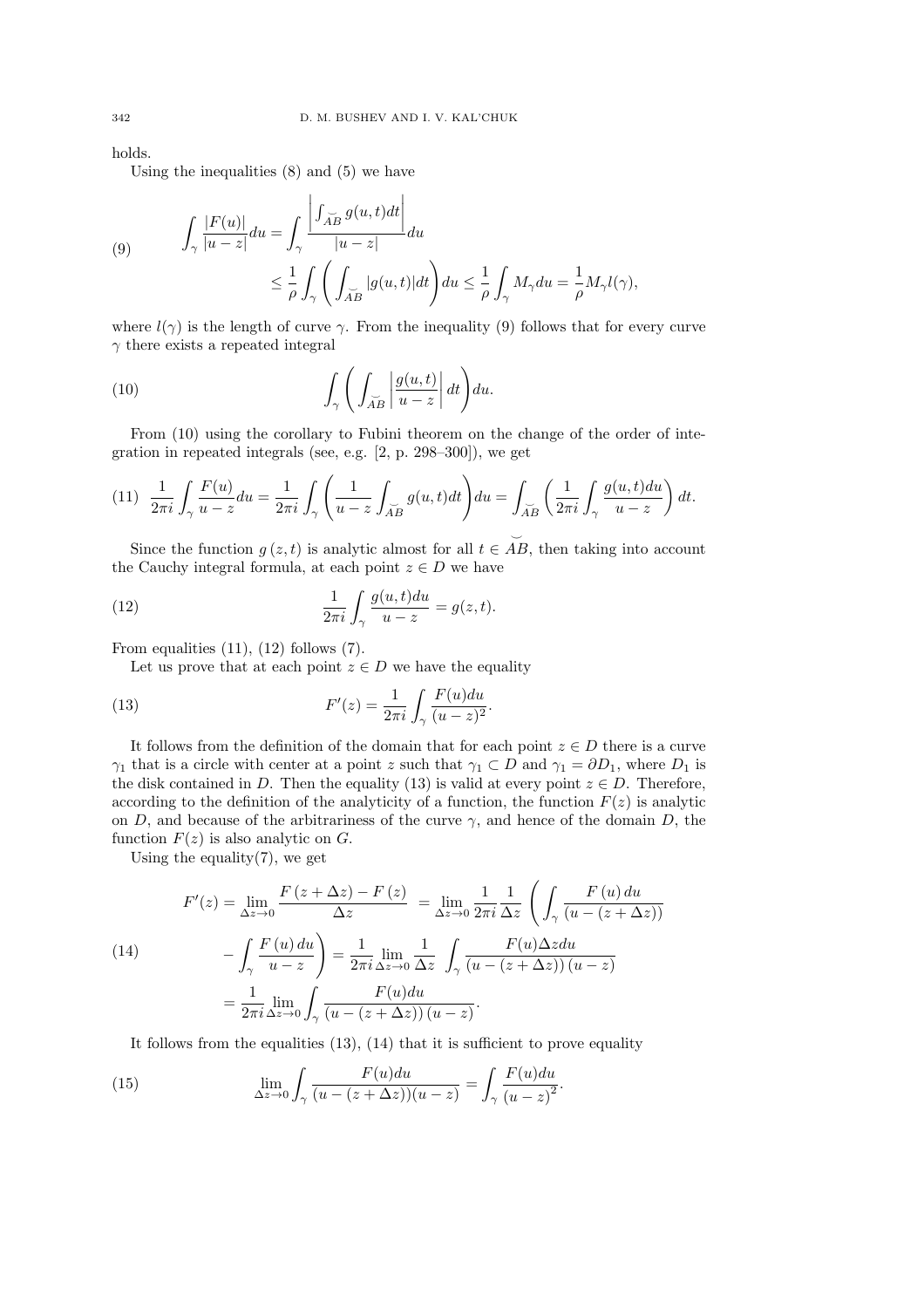The equality (15), according to the properties of limits and properties of integrals, is equivalent to the equalities

(16)  
\n
$$
\left(\lim_{\Delta z \to 0} \left( \int_{\gamma} \frac{F(u) du}{(u - (z + \Delta z))(u - z)} - \int_{\gamma} \frac{F(u) du}{(u - z)^2} \right) = 0 \right)
$$
\n
$$
\Leftrightarrow \left( \lim_{\Delta z \to 0} \Delta z \int_{\gamma} \frac{F(u) du}{(u - z - \Delta z)(u - z)^2} = 0 \right)
$$
\n
$$
\Leftrightarrow \left( \lim_{\Delta z \to 0} |\Delta z| \left| \int_{\gamma} \frac{F(u) du}{(u - z - \Delta z)(u - z)^2} \right| = 0 \right).
$$
\nSince  $\Delta x \to 0$  are zero seems that

Since  $\Delta z \rightarrow 0$ , we can assume that

$$
(17) \t\t |\Delta z| < \frac{\rho}{2}.
$$

Using the inequalities  $(5)$ ,  $(8)$  and  $(17)$ , we have

(18)  

$$
\left| \int_{\gamma} \frac{F(u)du}{(u-z-\Delta z)(u-z)^2} \right| \leq \int_{\gamma} \frac{\left| \int_{\widetilde{AB}} g(u,t) dt \right| du}{\left| (u-z) - \Delta z \right| |u-z|^2}
$$

$$
\leq \int_{\gamma} \frac{\int_{\widetilde{AB}} |g(u,t)| dt}{\rho^2 ||u-z| - |\Delta z||} du \leq \int_{\gamma} \frac{M_{\gamma} du}{\rho^2 |\rho - |\Delta z||}
$$

$$
= \frac{M_{\gamma} l(\gamma)}{\rho^2 (|\rho - |\Delta z||)} < \frac{M_{\gamma} l(\gamma)}{\rho^2 \frac{\rho}{2}} = M_1.
$$

From (18), according to the theorem on the product of an infinitesimal function by a bounded one, the equalities  $(14)$ – $(16)$  follow and thus the analyticity of the function  $F(z)$  on the domain G is proved.

Let us prove that at each point  $z \in G$  we have the equality

(19) 
$$
F'(z) = \int_{\widetilde{AB}} g'_z(z, t) dt.
$$

Using the inequalities (5), (8), we obtain that at each point  $z \in G$  the inequalities

**14** 

(20) 
$$
\int_{\gamma} \left| \frac{F(u) du}{(u-z)^2} \right| \leq \int_{\gamma} \left( \int_{\widetilde{AB}} \frac{|g(u,t)| dt}{|u-z|^2} \right) du \leq \frac{M_{\gamma} l(\gamma)}{\rho^2}
$$

hold.

From (20), using the corollary to Fubini theorem on the change of the order of integration in repeated integrals, we have that at each point  $z \in G$ 

(21)  

$$
F'(z) = \frac{1}{2\pi i} \int_{\gamma} \frac{F(u)du}{(u-z)^2} = \frac{1}{2\pi i} \int_{\gamma} \frac{1}{(u-z)^2} \left( \int_{\tilde{A}B} g(u,t)dt \right) du
$$

$$
= \int_{\tilde{A}B} \left( \frac{1}{2\pi i} \int_{\gamma} \frac{g(u,t)}{(u-z)^2} du \right) dt.
$$

Since the function  $g(z, t)$  is analytic in the variable z for almost all t, at each point  $z \in G$ , using the Cauchy integral formula for its derivative, we obtain

(22) 
$$
\frac{1}{2\pi i} \int_{\gamma} \frac{F(u) du}{(u-z)^2} = g'_z(u,z).
$$

It follows from the equalities (21) and (22) that at each point  $z \in G$  the equality (19) holds.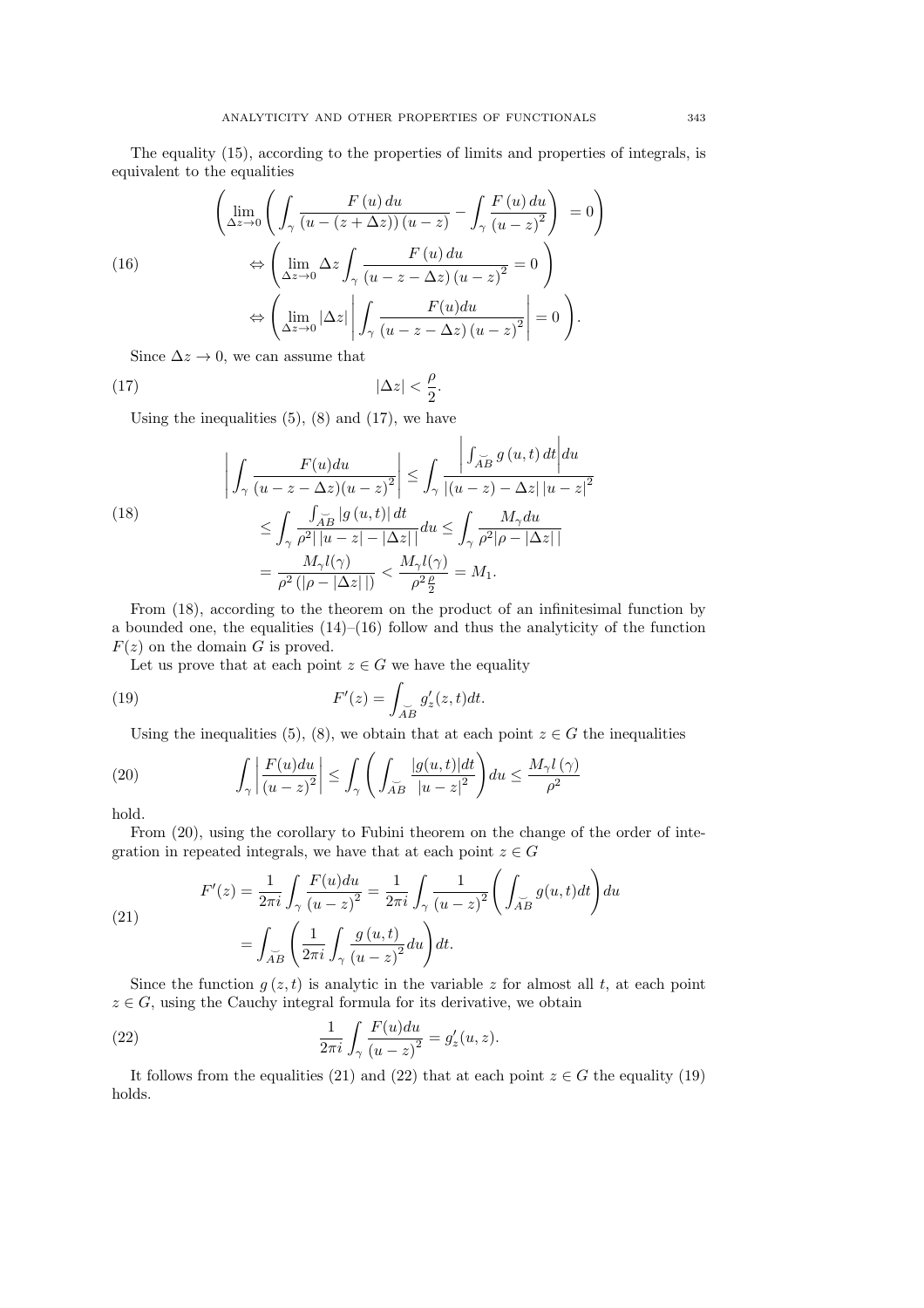Similar to the proof of the equality (19), using the Cauchy integral formula for the n-th order derivative of the function  $g(z, t)$  analytic in the domain G, namely

$$
g_{z^n}^{(n)}(z,t) = \frac{n!}{2\pi i} \int_{\gamma} \frac{g(u,t)du}{(u-z)^{n+1}},
$$

using the method of mathematical induction, we prove the equality (6). Lemma 1 is  $\Box$ 

**Remark.** In Lemma 1, the curve  $\overrightarrow{AB}$  can be replaced by an arbitrary set  $A \subset \mathbb{R}$  which is Lebesgue measurable and the function  $q(z, t)$  of the complex variable t by the function  $q(z, t)$  of the real variable  $t \in A$ . Moreover, the proof of Lemma 1 does not change.

Since every closed simple rectifiable curve  $\gamma \subset G$  is a closed and bounded set, the curve  $\gamma$  can be replaced by an arbitrary closed bounded set  $F \subset G$ .

Thus, the following statement is true.

Corollary 1 (On the analyticity of the integral depending on a parameter). Let the function  $g(z, t)$  of a complex variable z and a real variable t for almost all values t*, which belong to the Lebesgue measurable set* A*, is analytic in the variable* z *on the domain* G *and the integral of the modulus of the function with respect to the set* A *is bounded on an arbitrary closed bounded set*  $F \subset G$ *, that is* 

$$
\sup_{z \in F} \int_A |g(z, t)| dt \le M_F.
$$

*Then the integral depends on the parameter* z

$$
\Phi(z)=\int_A g(z,t)dt
$$

*is an analytic function on the domain* G and for each  $n \in \mathbb{N}$  and for each  $z \in G$  the *following equality holds*

$$
\Phi^{(n)}(z) = \int_A g_{z^n}^{(n)}(z,t)dt.
$$

2. PROPERTIES OF THE FUNCTIONS  $I(f, z) = I(f, p + iy) = \int_A |f(t)|^{p+iy} dt$  and  $I(f, p)$ 

Let  $I(f, z) = I(f, p + iy) = \int_A |f(t)|^{p+iy} dt$  be the function of complex variable  $z =$  $p+iy, I(f, p) = \int_A |f(t)|^p dt = \int_{A\setminus B_0} |f(t)|^p dt$  be its restriction on the set of real numbers, where  $\mu B_0 = \mu \{ t \in A : f(t) = 0 \} = 0.$ 

Then the equality  $I(f, 0) = \int_A |f(t)|^0 dt = \mu(A)$  holds for each function  $f(t)$  measurable on the set A and the inequality  $I(f, p) > 0$  holds for every real p of the domain of  $I(f, p).$ 

Since the value of the functional  $I(f, p)$  does not change with the change of the set  $B_0$ , then without loss of generality we can assume that for almost every  $t \in A$  and an arbitrary  $p \in \mathbb{R}$  the inequality  $|f(t)|^p > 0$  is valid.

Lemma 2 (On the properties of the functions  $I(f, z)$  and  $I(f, p)$  on the intervals  $[0, q], [0, q), [0, +\infty)$ . *The statements* I–III *are valid.* 

*I*. If the function  $f(t) \in L_{q(A)}$  and for each  $p > q > 0$  the function  $f(t) \notin L_{p(A)}$ , then *the statements*  $I_1$ *–I<sub>3</sub> <i>hold.* 

I<sub>1</sub>. The function  $I(f, z)$  is analytic on the domain  $G_{(0,q)} = \{z = p + iy : (p \in$  $(0, q)$ )  $\land$   $(y ∈ ℝ)$  and at each point  $z ∈ G_{(0,q)}$  for each  $n ∈ ℕ$  the following equality holds:

(23) 
$$
I^{(n)}(f,z) = \int_A |f(t)|^z \ln^n |f(t)| dt.
$$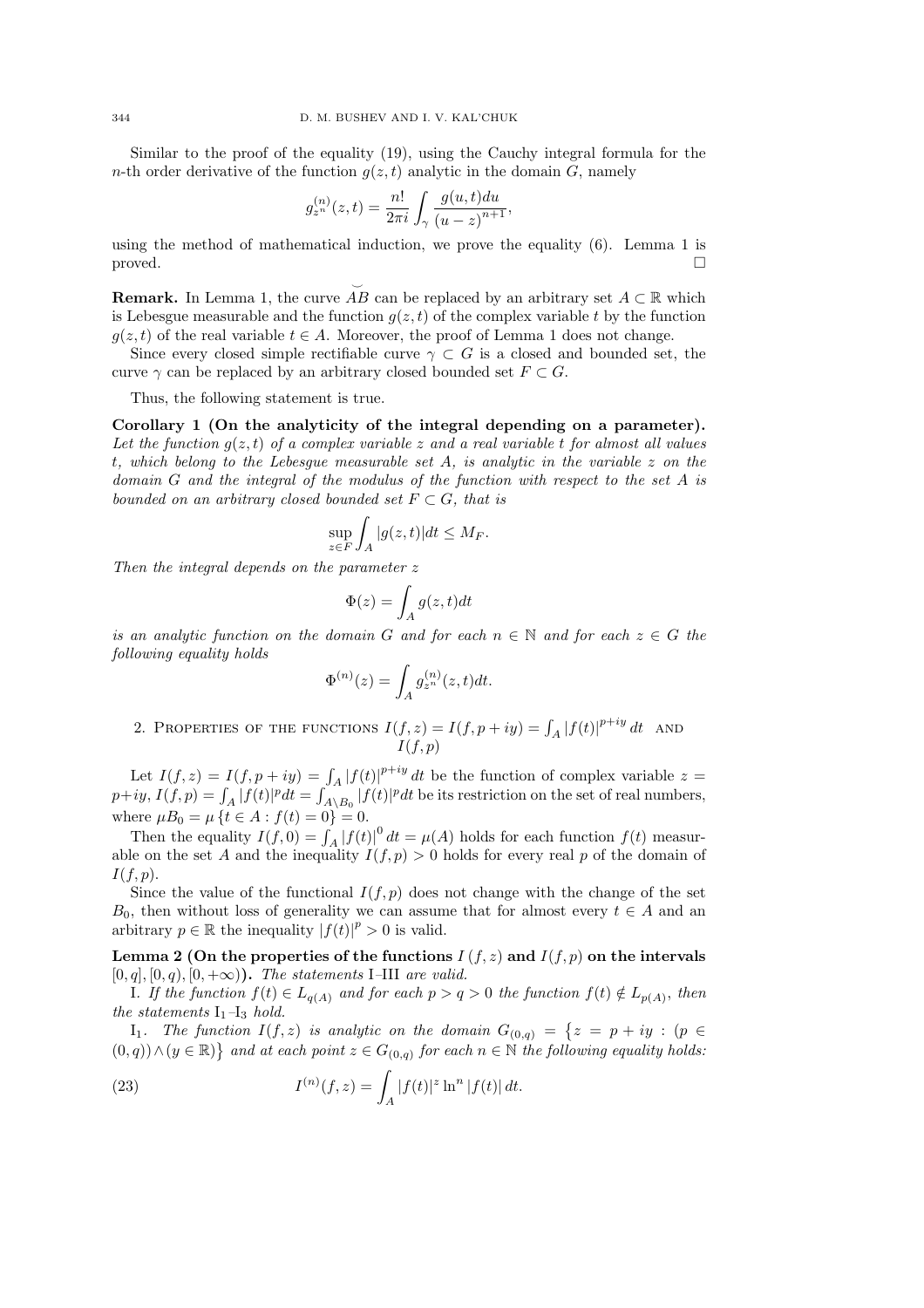$I_2$ . The function  $I(f, z)$  is continuous on the closure of this domain  $\bar{G}_{(0,q)} = G_{[0,q]} =$  ${z = p + iy : (p \in [0, q]) \wedge (y \in \mathbb{R})}.$ 

 $I_3$ *. The function*  $I(f, p)$  *is strictly convex downward and logarithmic convex on the segment*  $[0, q]$ *, that is*  $(\forall p \in (0, q)) \Rightarrow (I''(f, p) > 0) \land (\ln I(f, p))'' > 0$ *.* 

II. If the function  $f(t) \notin L_{q(A)}$  and for each  $p \in [0, q)$  the function  $f(t) \in L_{p(A)}$ , then *the statements*  $I_1$ ,  $II_1$ – $II_3$  *hold.* 

II<sub>1</sub>. The function  $I(f, z)$  is continuous on the set  $G_{[0,q)} = \{z = p + iy : (p \in [0,q)) \land$  $\wedge (y \in \mathbb{R})$ .

II2*. The function* I(f, p) *is strictly convex downward and logarithmic-ally convex on the* [0, q)*.*

II<sub>3</sub>.  $\lim_{p \to q-0} I(f, p) = +\infty$ *.* 

III*. Let*  $f(t) \in L_{\infty(A)}$ . *Then the statements* III<sub>1</sub>–III<sub>5</sub> *are valid.* 

III<sub>1.</sub> *The function*  $I(f, z)$  *is analytic on the domain*  $G_{(0, +\infty)} = \{z = p+iy : (p \in (0, +\infty)) \wedge \}$  $(y \in \mathbb{R})$  and at each point of this domain the equality (23) holds.

III<sub>2</sub>. The function  $I(f, z)$  is continuous on the set  $G_{[0, +\infty)}$ .

III<sub>3</sub>*. The function*  $I(f, p)$  *is strictly convex downward and logarithmic-ally convex on the*  $[0, +\infty)$ *.* 

III<sub>4</sub>*.* If  $||f||_{L_{\infty(A)}} > 1$ , then  $\lim_{p \to +\infty} I(f, p) = +\infty$ .

 $\text{III}_5$ *.* If  $||f||_{L_{\infty(A)}} \leq 1$ , then  $\lim_{p \to +\infty} I(f, p) = \mu(B_1)$ , where  $B_1 = \{t \in A :$  $|f(t)| = 1$ *, and for each*  $p \in (0, +\infty)$  *and for any*  $n \in \mathbb{N}$  *the following inequality holds:* 

$$
(-1)^n I^{(n)}(f, p) > 0,
$$

*that is the function*  $I(f, p)$  *is regularly monotone on*  $(0, +\infty)$  *(see, e.g.* [3, p. 156]*)*.

*Proof.* Let's prove the statement  $I_1$ . To do this, it is sufficient to establish that the function

(24) 
$$
g(z,t) = |f(t)|^z = |f(t)|^{p+iy} = |f(t)|^p (\cos y \ln |f(t)| + i \sin y \ln |f(t)|)
$$

satisfies the conditions of Corollary 1 on the domain  $G_{(0,q)}$ .

For each  $t \in A$  the function  $|f(t)|^z$  is analytic on the entire complex plane. We prove that the function

(25) 
$$
|g(z,t)| = ||f(t)|^p| |\cos y \ln |f(t)| + i \sin y \ln |f(t)| = |f(t)|^p
$$

is bounded on the set A by an integrable function  $\varphi(t)$ .

If  $0 \leq p \leq q$ , then for each  $t \in A$  the following relations hold

(26) 
$$
|f(t)|^p \le \max\{1, |f(t)|^p\} \le \varphi(t) = \begin{cases} 1, & t \in B_1^- = \{t \in A : |f(t)| < 1\} \\ |f(t)|^q, & t \in A \setminus B_1^- \end{cases}
$$
.

Using the additive property of the integral, the properties of the integrals associated with the inequalities and the relations (25), (26), we have

(27) 
$$
\sup_{z \in G_{[0,q]}} \left\{ \int_A |g(z,t)| dt \right\} = \sup_{p \in G_{[0,q]}} \left\{ \int_A |f(t)|^p dt \le \int_A \varphi(t) dt \right\}
$$

$$
= \int_{B_1^-} 1 dt + \int_{A \setminus B_1^-} |f(t)|^q dt \le \mu (B_1^-) + \int_A |f(t)|^q dt = M_{G_{[0,q]}} = M_F.
$$

Since the function  $|f(t)|^z$  is analytic for all complex z, then for each  $n \in \mathbb{N}$  and for each z the equality

(28) 
$$
(|f(t)|^z)^{(n)} = |f(t)|^z \ln^n |f(t)|
$$

is valid. From the relations (27), (28) it follows that the function  $g(z, t)$  satisfies the conditions of Corollary 1. Therefore, by Corollary 1, the statement  $I_1$  holds.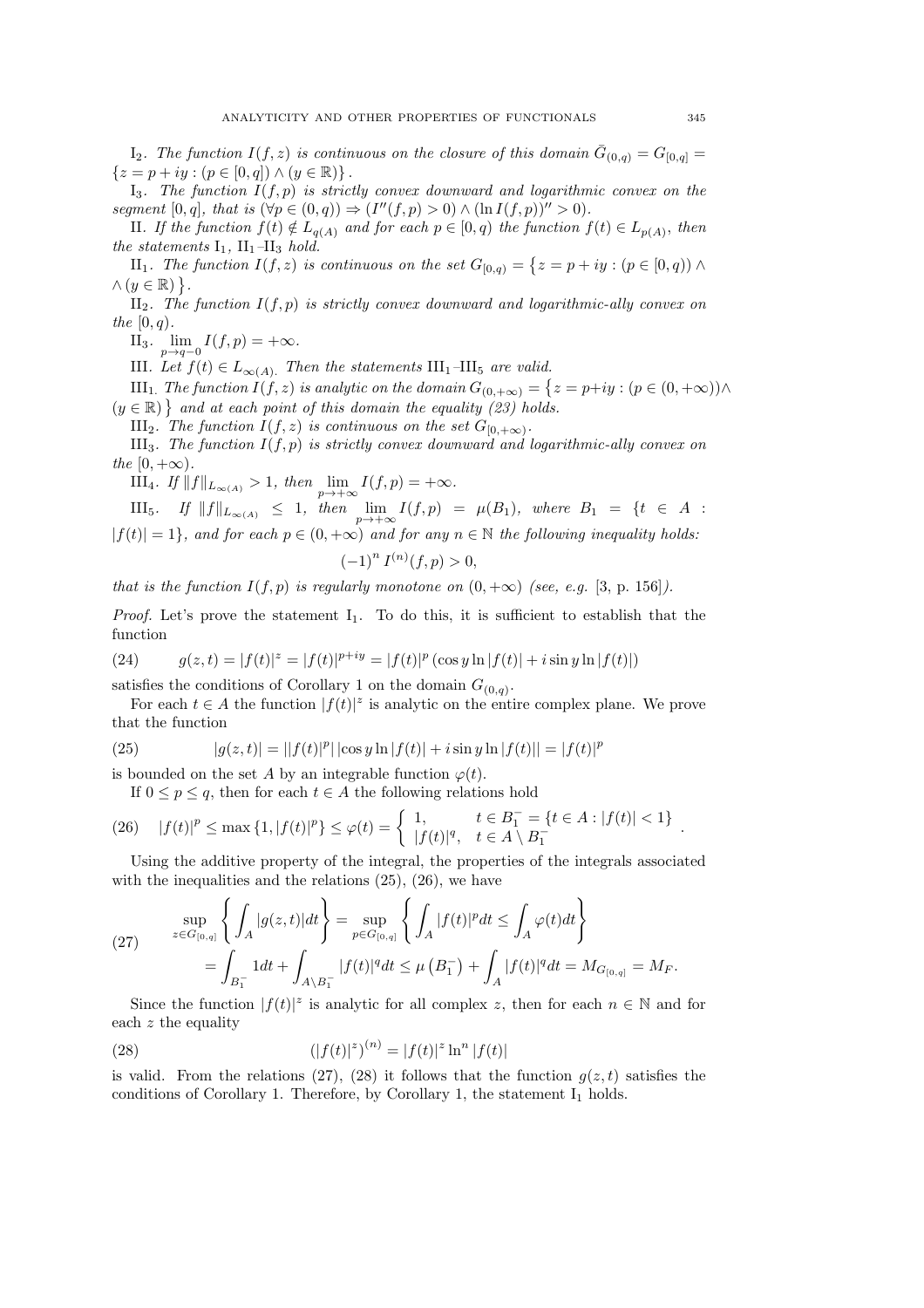Let's prove the statement  $I_2$ .

It follows from the relations (26) that the conditions of the theorem on an exchanging the limit and the Lebesgue integral are satisfied (see, e.g. [4, p. 120]).

Therefore

(29) 
$$
\left(\lim_{p\to 0+0} I(f,p) = \int_A \lim_{p\to 0+0} |f(t)|^p dt = \int_A dt = \mu(A) = I(f, 0+0) \right)
$$

$$
\wedge \left(\lim_{p\to q-0} I(f,p) = \int_A \lim_{p\to q-0} |f(t)|^p dt = I(f,q) \right).
$$

From the equalities  $(24)$ ,  $(25)$ , we have

$$
\left(\lim_{\text{Re}z=p\to 0+0} I(f,z) = \lim_{p\to 0+0} \int_A |f(t)|^p (\cos y \ln |f(t)| + i \sin y \ln |f(t)|) dt\right)
$$
  
\n
$$
= \int_A \lim_{p\to 0+0} |f(t)|^p (\cos y \ln |f(t)| + i \sin y \ln |f(t)|) dt
$$
  
\n(30)  
\n
$$
= \int_A (\cos y \ln |f(t)| + i \sin y \ln |f(t)|) dt = I(f, 0 + iy)
$$
  
\n
$$
\wedge \left(\lim_{\text{Re}z=p\to q-0} I(f,z) = \int_A \lim_{p\to q-0} |f(t)|^p (\cos y \ln |f(t)| + i \sin y \ln |f(t)|) dt\right)
$$
  
\n
$$
= \int_A |f(t)|^q (\cos y \ln |f(t)| + i \sin y \ln |f(t)|) dt = I(f, q + iy).
$$

From the equalities (30), the analyticity of the function  $I(f, z)$  on the domain  $G_{(0,q)}$ and the definition of the continuity of a function on the set, implies the statement  $I_2$ .

Let's prove the statement  $I_3$ .

For each  $p \in (0, q)$  using the equality (23), we get

(31) 
$$
I''(f, p) = \int_A |f(t)|^p \ln^2 |f(t)| dt.
$$

Let  $B_1 = \{f \in A : |f(t)| = 1\} \subseteq A$ . Let us prove that  $\mu(B_1) < \mu(A)$ . If  $\mu(B_1) =$  $\mu(A)$ , then almost everywhere on the set  $A |f(t)| = 1$ , but this case is excluded. Thus  $\mu(B_1) < \mu(A)$ .

Using the additive property of the integral and the properties of integrals associated with inequalities, we obtain

(32) 
$$
\int_{A} |f(t)|^{p} \ln^{2} |f(t)| dt = \int_{B_{1}} |f(t)|^{p} \ln^{2} |f(t)| dt + \int_{A \setminus B_{1}} |f(t)|^{p} \ln^{2} |f(t)| dt
$$

$$
= \int_{A \setminus B_{1}} |f(t)|^{2} \ln^{2} |f(t)| dt > 0.
$$

It follows from (31), (32) that for each  $p \in (0, q)$  the inequality

$$
(33) \tI''(f, p) > 0
$$

holds.

It follows from the inequality (33) that the function  $I(f, p)$  is strictly convex downwards on  $(0, q)$ . Therefore, because  $I(f, p)$  is continuous on the segment  $[0, q]$ , the function  $I(f, p)$  is strictly convex downward on [0, q].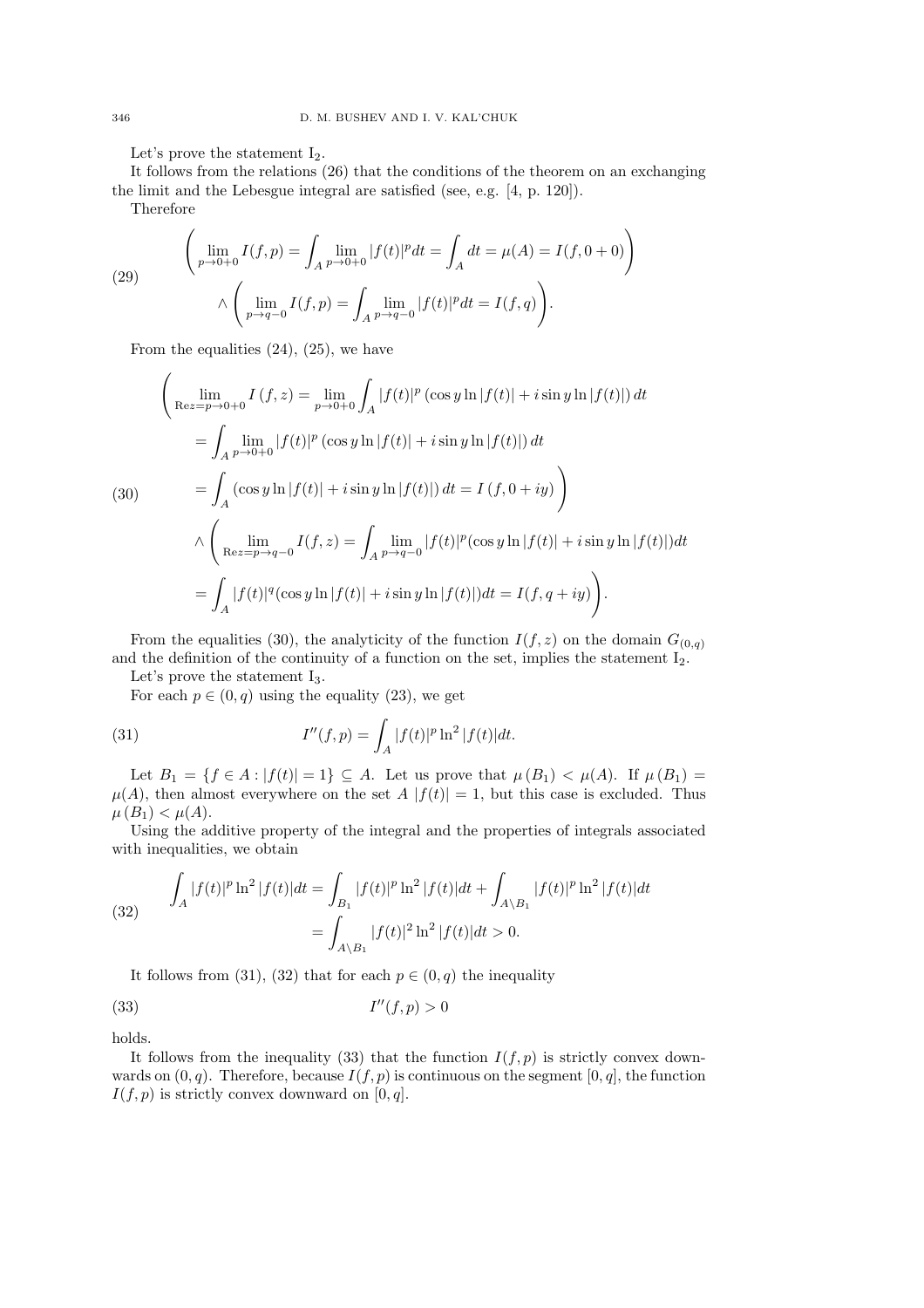Since  $I(f, p) > 0$ , for each  $p \in (0, q)$  using the equality (23), we obtain

(34)  
\n
$$
(\ln I(f, p))'' = \frac{I''(f, p) \cdot I(f, p) - (I'(f, p))^{2}}{I^{2}(f, p)}
$$
\n
$$
= \frac{\int_{A} |f(t)|^{p} \ln^{2} |f(t)| dt \cdot \int_{A} |f(t)|^{p} dt - \left( \int_{A} |f(t)|^{p} \ln |f(t)| dt \right)^{2}}{I^{2}(f, p)}.
$$

Using the Cauchy–Bunyakovskii inequality, we have

(35) 
$$
\left(\int_A |f(t)|^p \ln |f(t)| dt\right)^2 = \left(\int_A |f(t)|^{\frac{p}{2}} |f(t)|^{\frac{p}{2}} \ln |f(t)| dt\right)^2 \leq \int_A |f(t)|^p dt \cdot \int_A |f(t)|^p \ln^2 |f(t)| dt.
$$

In the Cauchy–Bunyakovskii inequality, we have the equality sign if and only if the equalities

(36) 
$$
\left(\lambda |f(t)|^{\frac{p}{2}} = |f(t)|^{\frac{p}{2}} \ln^2 |f(t)|\right) \Leftrightarrow \left(\ln^2 |f(t)| = \lambda\right) \Leftrightarrow \left(|f(t)| = e^{\sqrt{\lambda}}\right)
$$

are valid almost everywhere on the set A.

It follows from the equalities (36) that the function  $|f(t)|$  almost everywhere on A is equal to the constant  $k = e^{\sqrt{\lambda}}$ , but this trivial case is not considered.

Thus, in the inequality (35) equality is impossible. Therefore, it follows from (34), (35) that for each  $p \in (0, q)$  the inequality

$$
(37)\qquad \qquad (\ln I(f,p))'' > 0
$$

holds.

It follows from the inequality (37) that the function  $\ln I(f, p)$  is strictly convex downward on  $(0, q)$ . Therefore, by the continuity of the function  $\ln (I(f, p))$  on the segment  $[0, q]$  and by definition, the function  $I(f, p)$  is logarithmic convex on  $[0, q]$ . The statement  $I_3$  is proved.

Let's prove the statement II.

Since for every  $r \in (0, q)$  the function  $f(t) \in L_{r(A)}$ , then according to the statement I, the function  $I(f, z)$  is analytic on the domain  $G_{(0,r)} = \{z = p+iy : (p \in (0,r)) \land (y \in \mathbb{R})\}\,$ and equality (23) holds at each point of this domain.

The function  $I(f, z)$  is continuous on the set  $G_{[0,r]} = \{z = p + iy : (p \in [0,r]) \wedge \}$  $(y \in \mathbb{R})$  and the function  $I(f, p)$  is strictly convex downward and logarithmic convex on the segment  $[0, r]$ . Therefore, because of the arbitrariness of r, the statements  $I_1, II_1, II_2$ are valid.

It remains to prove the statement II3.

Since the function  $I(f, p)$  is strictly convex downwards and continuous on  $[0, q)$ , there exists  $\delta > 0$  such that the function  $I(f, p)$  is strictly monotonic on the  $(q - \delta, q) \subset [0, q)$ . Therefore, by the theorem on the limit of a monotonic function, there exists

$$
\lim_{p \to q-0} I(f, p) = \begin{cases} +\infty, \\ I(f, q) = K < \infty. \end{cases}
$$

If  $I(f,q) = \lim_{p \to q-0} I(f,p) = K$ , then the function  $f(t) \in L_{q(A)}$ , which contradicts the

condition of statement II. Thus  $\lim_{p\to q-0} I(f, p) = +\infty$  and the statement II<sub>3</sub> is proved. Let's prove the statement III.

Let us prove that if  $f \in L_{\infty(A)}$ , then for each  $r > 0$  the function  $f \in L_{r(A)}$ . Using the definition of the norm of the space  $L_{\infty(A)}$  and the properties of integrals associated with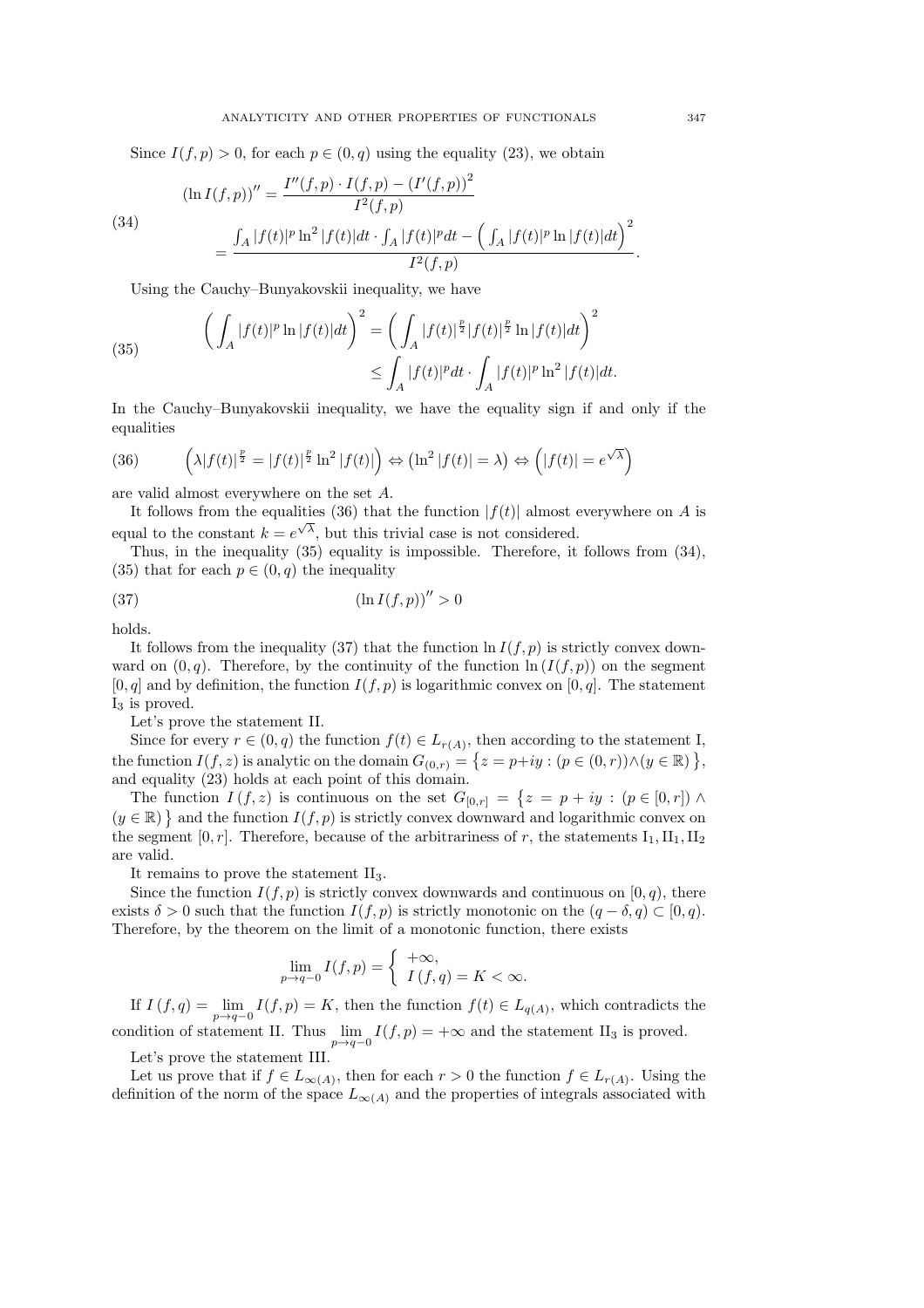inequalities, we have

$$
I(f,r) = \int_A |f(t)|^r dt = ||f||_{L_{\infty(A)}}^r \int_A \left(\frac{|f(t)|}{||f||_{L_{\infty(A)}}}\right)^r dt
$$
  

$$
\leq ||f||_{L_{\infty(A)}}^r \int_A 1^r dt = ||f||_{L_{\infty(A)}}^r \mu(A).
$$

Owing to the arbitrariness of  $r \in (0, +\infty)$ , arguing in the same way as in the proof of the statement II, we establish the validity of the statements  $III<sub>1</sub>-III<sub>3</sub>$ .

Let's prove the statement  $III_4$ .

Let

(38) 
$$
A_M = \left\{ t \in A : 1 < M \le |f(t)| \le ||f||_{L_{\infty}(A)} \right\}.
$$

Let us prove that there exists  $M$  such that the inequality

$$
\mu(A_M) > 0
$$

holds. Assume that for every M such that  $1 < M \leq |f(t)| \leq ||f||_{L^{\infty}(A)}$  equality

$$
\mu(A_M) = 0
$$

is true.

From the equalities (38), (40), using properties of the Lebesgue measure, we obtain

$$
\mu(A \backslash A_M) = \mu(A) - \mu(A_M) = \mu(A)
$$

and the following inequality holds almost everywhere on the set A:

$$
(41) \t\t |f(t)| < M.
$$

From  $(38)$ ,  $(41)$ , on account of the arbitrariness of M, it follows that almost everywhere on A the inequalities  $|f(t)| \leq 1$  and  $||f||_{L_{\infty}(A)} \leq 1$  are valid, which contradicts the condition of the statement  $III_4$ . Thus, the inequality (39) holds.

Using the additive property of the integral, the properties of the integral associated with the inequalities and (38), (39), we obtain

(42) 
$$
\lim_{p \to +\infty} I(f, p) = \lim_{p \to +\infty} \left( \int_{A_M} |f(t)|^p dt + \int_{A \setminus A_M} |f(t)|^p dt \right) \ge \lim_{p \to +\infty} \int_{A_M} |f(t)|^p dt
$$

$$
\ge \lim_{p \to +\infty} M^p \int_{A_M} dt = \mu(A_M) \lim_{p \to +\infty} M^p = +\infty.
$$

From  $(42)$  follows the statement III<sub>4</sub>.

Let us now prove the statement  $III_5$ .

Using the additive property of the integral, we have

(43) 
$$
\int_{A} |f(t)|^{p} dt = \int_{B_{1}} |f(t)|^{p} dt + \int_{A \setminus B_{1}} |f(t)|^{p} dt
$$

$$
= \int_{B_{1}} 1^{p} dt + \int_{A \setminus B_{1}} |f(t)|^{p} dt = \mu(B_{1}) + \int_{A \setminus B_{1}} |f(t)|^{p} dt.
$$

Since  $||f||_{L_{\infty(A)}} \leq 1$ , then for each  $p > 0$  almost everywhere on the set  $A \setminus B_1$  the following inequality holds

$$
(44) \t\t |f(t)|^p < 1.
$$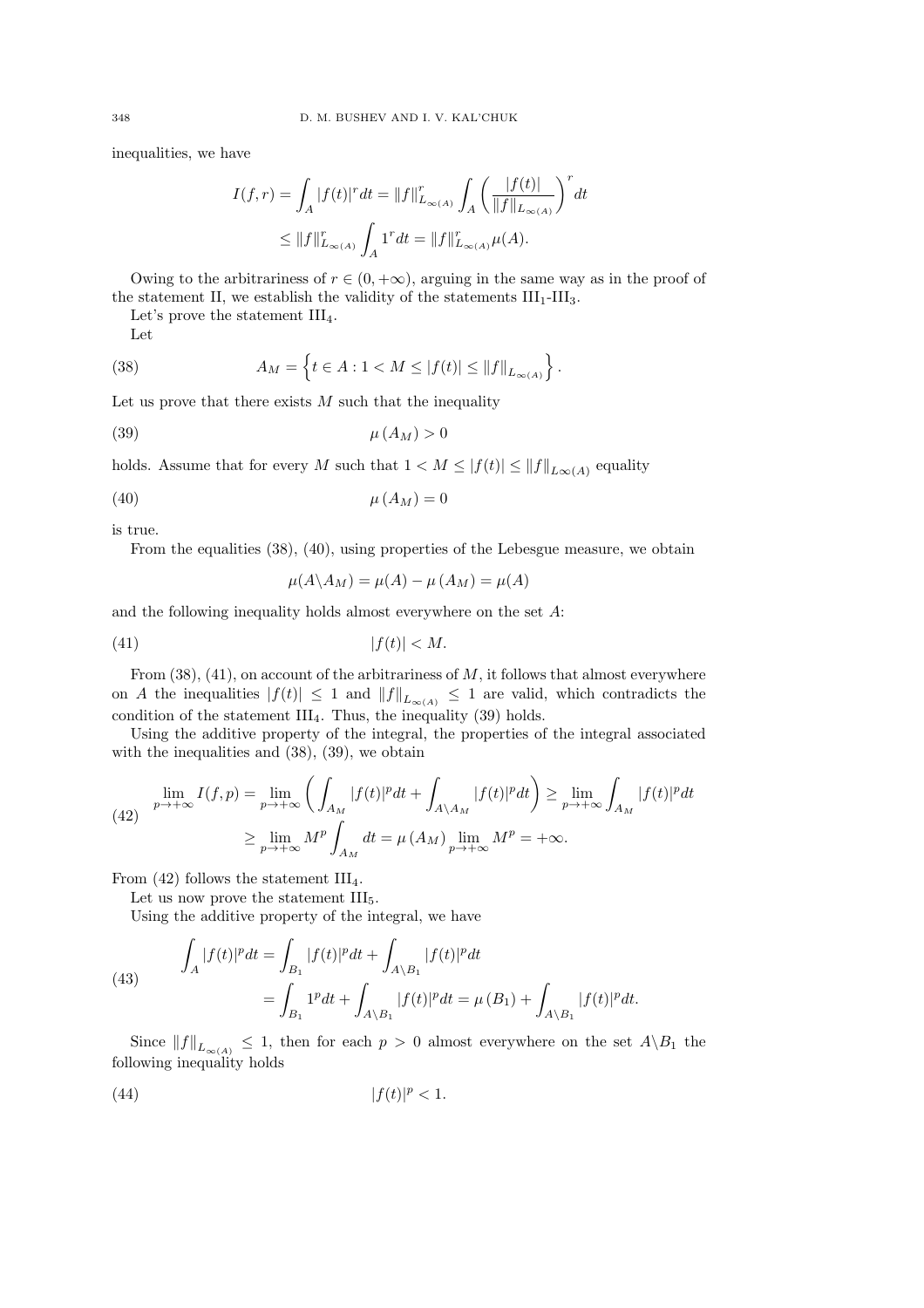From (43), (44), using the theorem on an exchanging the limit and the Lebesgue integral, we obtain

(45) 
$$
\lim_{p \to +\infty} I(f, p) = \lim_{p \to +\infty} \mu(B_1) + \lim_{p \to +\infty} \int_{A \setminus B_1} |f(t)|^p dt
$$

$$
= \mu(B_1) + \int_{A \setminus B_1} \lim_{p \to +\infty} |f(t)|^p dt = \mu(B_1) + \int_{A \setminus B_1} 0 dt = \mu(B_1).
$$

For each  $p > 0$ , using the equalities (23), we have

(46)  

$$
I^{(n)}(f,p) = \int_A |f(t)|^p \ln^n |f(t)| dt = \int_{B_1} |f(t)|^p \ln^n |f(t)| dt + \int_{A \setminus B_1} |f(t)|^p \ln |f(t)| dt = \int_{A \setminus B_1} |f(t)|^p \ln^n |f(t)| dt.
$$

Since  $||f||_{L_{\infty}(A)} \leq 1$ , then almost everywhere on the set  $A \setminus B_1$  the inequalities

(47) 
$$
(|f(t)| < 1) \wedge ((-1)^n \ln^n |f(t)| > 0)
$$

are true.

From the equality (46) and inequality (47), we get that for each  $p \in (0, +\infty)$  and any  $n \in \mathbb{N}$ , the following inequality holds

(48) 
$$
(-1)^n \int_A |f(t)|^p \ln^n |f(t)| dt = (-1)^n I^{(n)}(f, p) > 0.
$$

From (45) and (48) follows the validity of the statement III<sub>5</sub>. Lemma 2 is proven.  $\Box$ 

**Remark.** The analyticity of the function  $I(f, p)$  could be established using the criterion of analyticity of an infinitely differentiable function of a real variable (see, e.g. [3, p. 142, 143]). But the proof of the infinite differentiability of the function  $I(f, p)$ , that is  $n \in \mathbb{N}$ the equality  $I^{(n)}(f, p) = \int_A |f(t)|^p \ln^n |f(t)| dt, n \in \mathbb{N}$ , which is a special case of the equality (23), turned out to be more difficult than the proof of the analyticity of the function  $I(f, z)$ , from which its infinite differentiability follows.

To give examples satisfying the conditions of Lemma 2, we use the following functions defined on the set  $(0, 1]$ :

$$
g_1(t) = \frac{1}{t^{\frac{1}{q}} \left(\ln \frac{t}{e}\right)^{\frac{2}{q}}}, \quad g_2(t) = \frac{1}{t^{\frac{1}{q}}}, \quad g_3(t) = e^{-\frac{1}{t^{\gamma}}},
$$

where  $q > 0$  and  $\gamma > 0$ .

Then  $I(g_1, q) = \int_0^1 |g_1(t)|^q dt = \int_0^1 \frac{dt}{t(-\ln t)}$  $\frac{dt}{( - \ln \frac{t}{e} )^2}$  = 1 and for each  $p > q$  we have

 $\int_0^1 |g_1(t)|^p dt = +\infty$ . Thus,  $g_1 \in L_{q((0,1])}$  and for each  $p > q$  the function  $g_1 \notin L_{p((0,1])}$ .

For function  $g_2$  the integral  $I(g_2, q) = \int_0^1 |g_2(t)|^q dt = \int_0^1 \frac{dt}{t} = +\infty$  and for each  $p < q$ we have  $I(g_2, p) = \int_0^1 \frac{dt}{t_n^p}$  $\frac{dt}{t^{\frac{p}{q}}} = \frac{q}{q-p}$ . Thus,  $g_2 \notin L_{q((0,1])}$  and for each  $p < q$  the function  $g_2 \in L_{p((0,1])}.$ 

The function  $g_3 \in L_{\infty((0,1])}$  and  $||f||_{L_{\infty((0,1])}} = e^{-1}$ . For each  $p > 0$ , after changing the variables, we obtain

$$
I(g_3, -p) = \int_0^1 |g_3(t)|^{-p} dt = \int_0^1 e^{\frac{p}{t^{\gamma}}} dt = \frac{1}{\gamma} \int_1^{+\infty} \frac{e^{pu}}{u^{1 + \frac{1}{\gamma}}} du = +\infty.
$$

**Example 1.** Let us prove that the function  $f_1(t) = \begin{cases} g_3(t), & t \in (0,1] \\ g_1(t-1), & t \in (1,2] \end{cases}$ , which is defined on the set  $A = (0, 2]$ , satisfies the conditions of statement I of Lemma 2. Using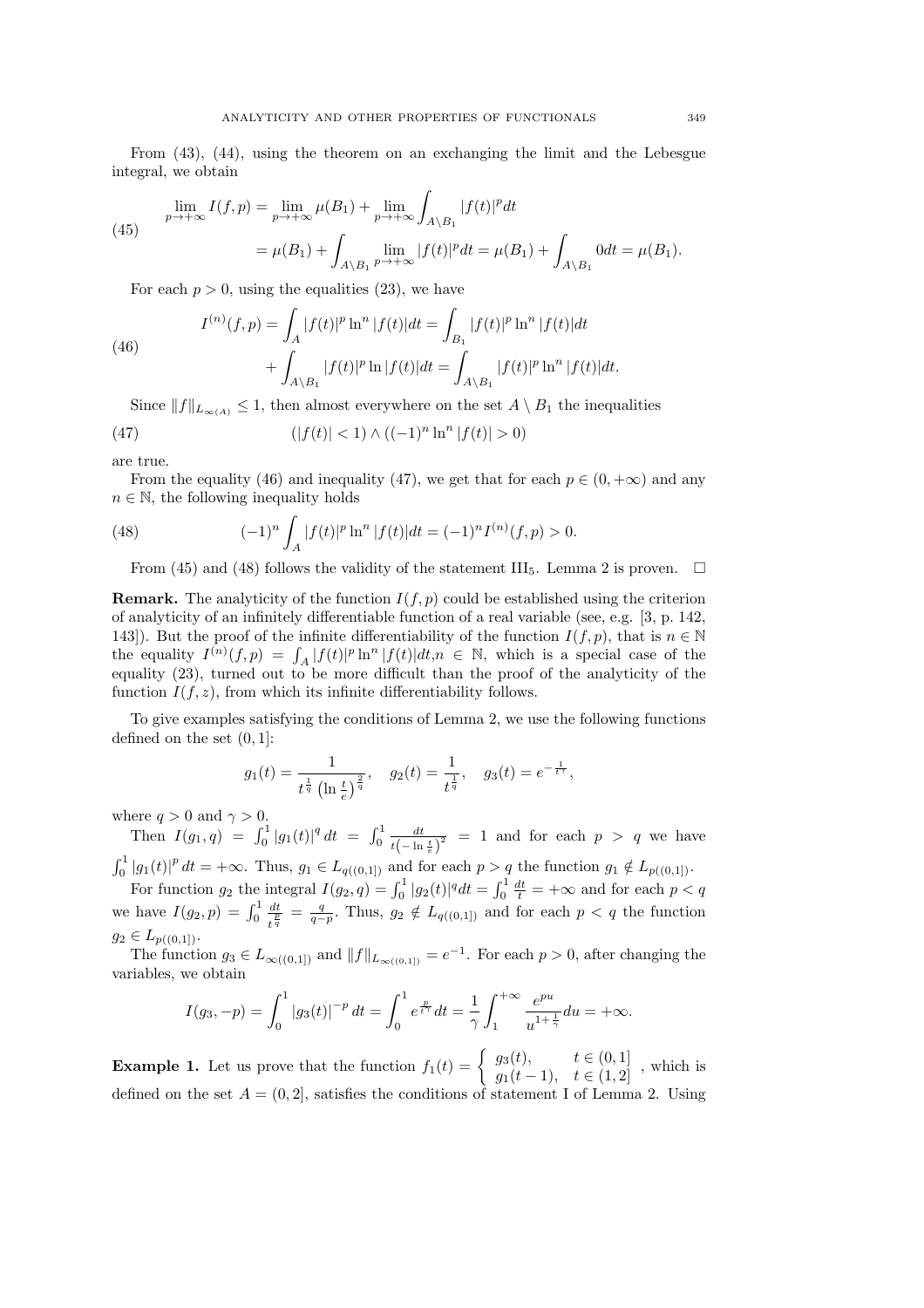the additive property of the integral and changing the variables, we have

(49) 
$$
I(f_1, p) = \int_A |f_1(t)|^p dt = \int_0^1 |g_3(t)|^p dt + \int_1^2 |g_1(t-1)|^p dt
$$

$$
= \int_0^1 e^{-\frac{p}{t\gamma}} dt + \int_0^1 |g_1(t)|^p dt = \int_0^1 e^{-\frac{p}{t\gamma}} dt + \int_0^1 \frac{dt}{t^{\frac{p}{q}} (-\ln \frac{t}{e})^{\frac{2p}{q}}}.
$$

From (49), according to the examples given earlier, it follows that function  $f_1 \in L_{q(A)}$ and  $I(f_1, p) = +\infty$  for each  $p \in (-\infty, 0) \cup (q, +\infty)$ .

Similarly, we can show the validity of the following examples.

**Example 2.** The function  $f_2(t) = \begin{cases} g_3(t), t \in (0,1] \\ g_2(t-1), t \in (1,2] \end{cases}$ , which is defined on the set  $A = (0, 2]$ , satisfies the conditions of statement II of Lemma 2.

**Example 3.** The function  $f_3(t) = 3g_3(t)$ , which is defined on the set  $A = (0, 1]$ , satisfies the conditions of statements  $\rm III_1\text{-}III_4$  of Lemma 2.

**Example 4.** The function  $f_4(t) = g_3(t)$ , which is defined on the set  $A = (0, 1]$ , satisfies the conditions of statements  $III<sub>1</sub>$ -III<sub>3</sub>, III<sub>5</sub> of Lemma 2.

**Example 5.** The function  $f_5(t) = \begin{cases} g_3(t), & t \in (0,1] \\ 1, & t \in (1,2] \end{cases}$ , which is defined on the set  $A = (0, 2]$ , satisfies the conditions of statements  $III<sub>1</sub>$ -III<sub>3</sub>, III<sub>5</sub> of Lemma 2.

We denote by  $[0, q \rangle$  the intervals  $[0, q]$  or  $[0, q)$ , where  $0 < q < \infty$ , and  $[0, +\infty)$  if  $q = +\infty$ . Then the following relations hold:

$$
(p \in [0, q\rangle) \Leftrightarrow (-p \in \langle -q, 0] )\,,
$$

(50) 
$$
(z = p + iy \in G_{[0,q)} = \{p + iy : (p \in [0,q)) \land (y \in \mathbb{R})\})
$$

$$
\Leftrightarrow (z = -p + iy \in G_{\langle -q,0]} = \{-p + iy : (-p \in \langle -q,0] \rangle \land (y \in \mathbb{R})\}),
$$

(51) 
$$
\left(I(f,-p) = I\left(\frac{1}{f},p\right)\right) \Leftrightarrow \left(I\left(\frac{1}{f},-p\right) = I(f,p)\right).
$$

If under the conditions of Lemma 2 the function  $f(t)$  is replaced by the function  $\frac{1}{f(t)}$ , then, according to the relations (50), (51), the following statement is true.

Corollary 2 (on the properties of the function  $I(f, p)$  on the intervals  $\langle -q, 0 |$ ). *For the function* I (f, p) *the statements* I*-*III *are valid.*

*I. Let the function*  $\frac{1}{f} \in L_{q(A)}$  and for each  $p > q > 0$  the function  $\frac{1}{f} \notin L_{p(A)}$ *. Then the statements*  $I_1$ - $I_3$  *hold.* 

 $I_1$ *. The function*  $I(f, z) = I(f, p + iy) = \int_A |f(t)|^z dt$  *is analytic on the domain*  $G_{(-q,0)} = \{z = p + iy : (p ∈ (-q,0)) \land (y ∈ ℝ)\}\$  *and for every*  $z ∈ G_{(-q,0)}$  *and for any natural* n *following equality holds*

(52) 
$$
I^{(n)}(f,z) = \int_A |f(t)|^z \ln^n |f(t)| dt.
$$

 $I_2$ *.* The function  $I(f, z)$  is continuous on the set  $G_{[-q,0]}$  =  $\{z = p + iy\}$  $(p \in [-q, 0]) \wedge (y \in \mathbb{R})$ .

 $I_3$ . The function  $I(f, p)$  is strictly convex downward and logarithmic convex on the *segment* [−q, 0]*.*

II. Let the function  $\frac{1}{f} \notin L_{q(A)}$  and for each  $p \in (0, q)$  the function  $\frac{1}{f} \in L_{p(A)}$ . Then *the statements*  $I_1$ ,  $II_2$ - $II_4$  *is true.* 

II<sub>2</sub>. The function  $I(f, z)$  is continuous on the set

$$
G_{(-q,0]} = \{ z = p + iy : (p \in (-q,0]) \wedge (y \in \mathbb{R}) \}.
$$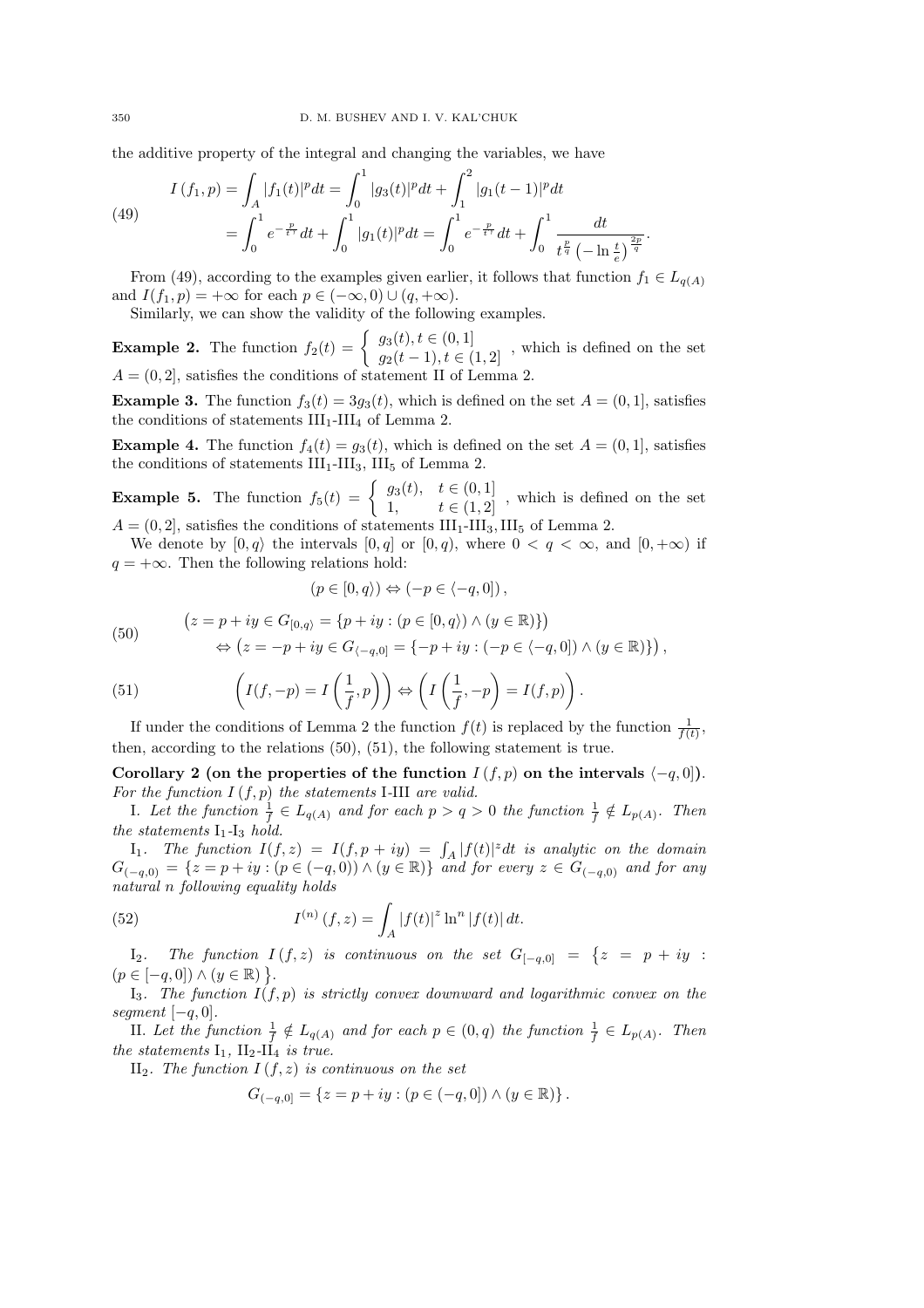$II<sub>3</sub>$ . The function  $I(f, p)$  is strictly convex downward and logarithmic convex on  $(-q, 0]$ *.* 

II<sub>4</sub>.  $\lim_{p \to -q+0} I(f, p) = +\infty$ .

III. Let the function  $\frac{1}{f} \in L_{\infty(A)}$ . Then we have the statements  $III_1$ -III<sub>5</sub>.

III<sub>1</sub>. The function  $I(f, z)$  is analytic on the domain  $G_{(-\infty,0)} = \{z = p + iy :$  $(p \in (-\infty, 0)) \wedge (y \in \mathbb{R})$  *and for arbitrary*  $z \in G_{(-\infty,0)}$  *and each*  $n \in \mathbb{N}$  *the equality (52) holds.*

III<sub>2</sub>*. The function*  $I(f, z)$  *is continuous on the set* 

$$
G_{(-\infty,0]}=\left\{z=p+iy:(p\in (-\infty,0])\wedge (y\in\mathbb{R})\right\}.
$$

III<sub>3</sub>*. The function*  $I(f, p)$  *is strictly convex downward and logarithmic convex on*  $(-\infty, 0]$ *.* 

 $\text{III}_4$ . If  $\Vert$  $\frac{1}{f}\Big\|_{L_{\infty(A)}} > 1$ , then  $\lim_{p \to -\infty} I(f, p) = +\infty$ .

III<sub>5</sub>. If  $\Vert$  $\frac{1}{f}\Big\|_{L_{\infty(A)}} \leq 1$ , then  $\lim_{p\to -\infty} I(f,p) = \mu(B_1)$  and for each  $p \in (-\infty,0)$  and any  $n \in \mathbb{N}$  the inequality

(53) 
$$
I^{(n)}(f, p) > 0,
$$

*holds, that is the function*  $I(f, p)$  *is absolutely monotone on*  $(-\infty, 0)$ *, (see, e.g.* [3, p. 156]*).*

It remains to prove only inequality (53).

Since the function  $\frac{1}{f(t)}$  satisfies the conditions of statement III<sub>5</sub> of Lemma 2, using this statement and statement III<sub>1</sub>, we obtain for any  $p \in (0, +\infty)$ 

(54)  

$$
(-1)^n I^{(n)}\left(\frac{1}{f}, p\right) = (-1)^n \int_A \left|\frac{1}{f(t)}\right|^p \ln^n \left|\frac{1}{f(t)}\right| dt
$$

$$
= (-1)^{2n} \int_A |f(t)|^{-p} \ln^n |f(t)| dt = I^{(n)}(f, -p) > 0.
$$

From (54) the inequality (53) follows.

From the conditions of Lemma 2 and Corollary 2 it follows that the functions, which satisfy the conditions of Corollary 2, are the functions of a kind  $\varphi_i(t) = \frac{1}{f_i(t)}$ , where  $f_i(t)$  are functions which satisfy the conditions of Lemma 2 and  $i \in \{1, 2, 3, 4, 5\}$ . In consequence of the equality  $I(\varphi_i, -p) = I\left(\frac{1}{f_i}, -p\right) = \int_A |f_i(t)|^p dt = I(f_i, p)$ , the graphs of the functions  $I(\varphi_i, -p)$  are symmetric about the y-axis to the graphs of the functions  $I(f_i,p).$ 

Let for each  $p > 0$  the function  $f(t) \notin L_{p(A)}$  and the function  $\frac{1}{f(t)} \notin L_{p(A)}$ , that is  $I(f, p) = +\infty$  and  $I\left(\frac{1}{f}, p\right) = +\infty$ . Then the function  $I(f, p)$  is defined only at the point  $p = 0$  and  $I(f, 0) = \mu(A)$ . In what follows the example of such function is given.

**Example 6.** 
$$
f_6(t) = \begin{cases} f_3(t) = e^{-\frac{1}{t\gamma}}, & \gamma > 0, t \in (0, 1] \\ \frac{1}{f_3(t-1)}, & t \in (1, 2] \end{cases}
$$
.

We denote by  $\langle -q_1, q \rangle$  an arbitrary intervals  $[-q_1, q]$ ,  $(-q_1, q)$ ,  $[-q_1, q)$ ,  $(-q_1, q]$ ,  $(-\infty, q), (-\infty, q], (-q_1, +\infty), [-q_1, +\infty), (-\infty, +\infty), \text{ where } q \geq 0 \text{ and } q_1 \geq 0,$  $G_{\langle -q_1,q\rangle} = \{z = p + iy : (p \in \langle -q_1,q\rangle) \wedge (y \in \mathbb{R})\}$  are the sets of complex numbers and  $G_{(-q_1,q)} = \{z = p + iy : (p \in (-q_1,q)) \wedge (y \in \mathbb{R})\}$  are the sets of the interior points of the sets  $G_{\langle -q_1, q \rangle}$ . If the conditions of Lemma 2 and Corollary 2 are fulfilled simultaneously, then combining these statements, we obtain.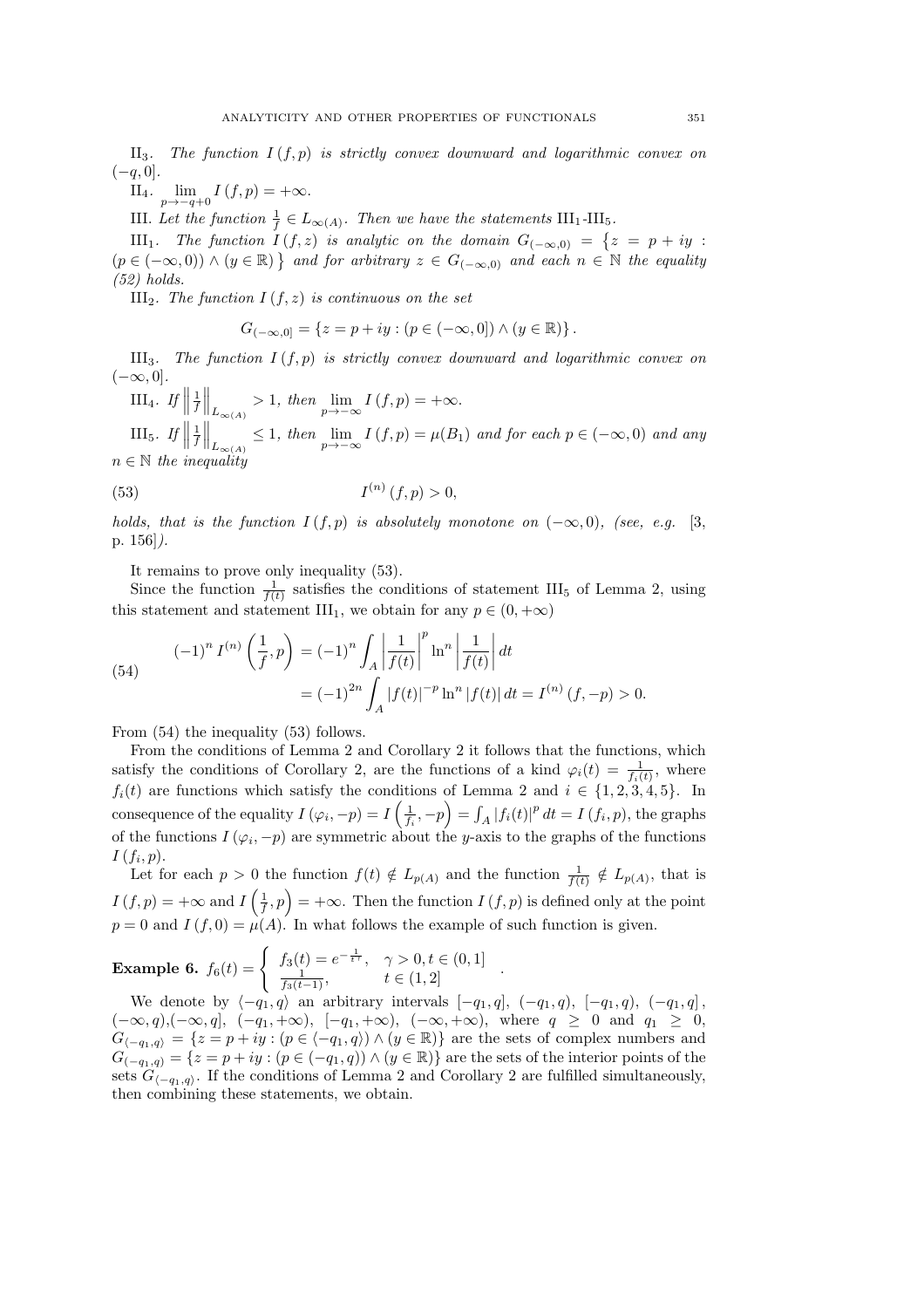**Theorem 1(on properties of the functions**  $I(f, z)$  and  $I(f, p)$ ). The domain of *the function*  $I(f, z) = I(f, p + iy)$  *as a function of the complex variable* z *can only be the sets*  $G_{\langle -q_1,q \rangle}$ *. The function*  $I(f, z)$  *is continuous on a domain of definition, analytic at each point of the domain*  $G_{(-q_1,q)}$  *and for each*  $n \in \mathbb{N}$  *and any*  $z \in G_{(-q_1,q)}$ *, we have the equality*

$$
I^{(n)}(f,z) = \int_A |f(t)|^z \ln^n |f(t)| dt.
$$

*The function* I (f, p) *as a function of the real variable* p *is strictly convex downwards and logarithmic convex on the domain*  $\langle -q_1, q \rangle$ *.* 

*If the end of the interval* q *does not belong to the domain of definition of the function*  $I(f, p)$ *, that is,*  $f \notin L_{q(A)}$  *and for each*  $p \in [0, q)$  *the function*  $f \in L_{p(A)}$ *, then*  $\lim_{p\to q-0} I(f,p) = +\infty$ *. If the end of the interval*  $-q_1$  *does not belong to the domain of* definition of the function  $I(f, p)$ , that is,  $\frac{1}{f} \notin L_{q_1(A)}$  and for each  $p \in [0, q_1)$  the function  $\frac{1}{f} \in L_{p(A)}, \text{ then } \lim_{p \to -q_1+0} I(f, p) = +\infty. \text{ If } ||f||_{L_{\infty(A)}} > 1, \text{ then } \lim_{p \to +\infty} I(f, p) = +\infty. \text{ If }$  $||f||_{L_{∞(A)}} ≤ 1$ *, then*  $\lim_{p→+\infty} I(f,p) = μ(B_1)$ *, where*  $B_1 = {t ∈ A : |f(t)| = 1}$  *and for each*  $p > 0$  *and any*  $n \in \mathbb{N}$  *the following inequality holds:* 

(55) 
$$
(-1)^n I^{(n)}(f, p) = (-1)^n \int_A |f(t)|^p \ln^n |f(t)| dt > 0.
$$

*If*  $\frac{1}{f}$  $\Big\|_{L_{\infty(A)}} > 1$ , then  $\lim_{p \to -\infty} I(f, p) = +\infty$ . If  $\Big\|$  $\frac{1}{f}\Big\|_{L_{\infty(A)}} \leq 1, \text{ then } \lim_{p\to-\infty} I(f,p) =$  $\mu(B_1)$  and for each  $n \in \mathbb{N}$  and any  $p < 0$  the following inequality holds:

(56) 
$$
I^{(n)}(f,p) = \int_A |f(t)|^p \ln^n |f(t)| dt > 0.
$$

*If the function*  $I(f, p)$  *is defined on*  $(-\infty, +\infty)$ *, that is*  $f \in L_{\infty(A)}$  *and*  $\frac{1}{f} \in L_{\infty(A)}$ *, then the statements* I − III *are true:* 

*I. If*  $||f||_{L_{∞(A)}} > 1$  *and*  $||$  $\frac{1}{f}$  $\Big\|_{L_{\infty(A)}} > 1$ , then  $\lim_{p \to +\infty} I(f, p) = +\infty$  and  $\lim_{p \to -\infty} I(f, p) =$ +∞*.*

II. If 
$$
||f||_{L_{\infty(A)}} > 1
$$
 and  $||\frac{1}{f}||_{L_{\infty(A)}} \leq 1$ , then  $\lim_{p \to +\infty} I(f, p) = +\infty$ ,  $\lim_{p \to -\infty} I(f, p) = \mu(B_1)$  and for each  $p \in (-\infty, +\infty)$  and any  $n \in \mathbb{N}$  the inequality (56) holds.

**III.** *If*  $||f||_{L_{\infty(A)}} \leq 1$  *and*  $||$  $\frac{1}{f}$  $\Big\|_{L_{\infty(A)}} > 1$ , then  $\lim_{p \to +\infty} I(f, p) = \mu(B_1)$ ,  $\lim_{p \to -\infty} I(f, p) =$  $+\infty$  *and for each*  $p \in (-\infty, +\infty)$  *and any*  $n \in \mathbb{N}$  *the inequality (55) holds.* 

**Remark.** Let us prove that the inequalities  $||f||_{L_{\infty}(A)} \leq 1$  and  $||$  $\frac{1}{f}\Big\|_{L_{\infty}(A)} \leq 1$  can not be true simultaneously. If  $||f||_{L_{\infty}(A)} \leq 1$ , that is, almost everywhere on A the inequality  $|f(t)| \leq 1$  holds, then almost everywhere on A we have

(57) 
$$
\left|\frac{1}{f(t)}\right| \geq 1.
$$

Since  $\mu(B_1) = \mu \{t \in A : |f(t)| = 1\} < \mu(A)$ , then it follows from (57) that almost everywhere on  $A \setminus B_1$  the inequalities  $\Big|$  $\left| \frac{1}{f(t)} \right| > 1$  are valid and  $\|$  $\frac{1}{f}\Big\|_{L_{\infty}(A)} > 1$ . If  $\frac{1}{f}$  $\Big\|_{L_{\infty}(A)} \leq 1$ , then we similarly prove that  $||f||_{L_{\infty}(A)} > 1$ .

**Example 7.** Let us prove that the function  $h_1(t) = t + \frac{1}{2}$  satisfies conditions of statement I on the set  $A = [0, 1].$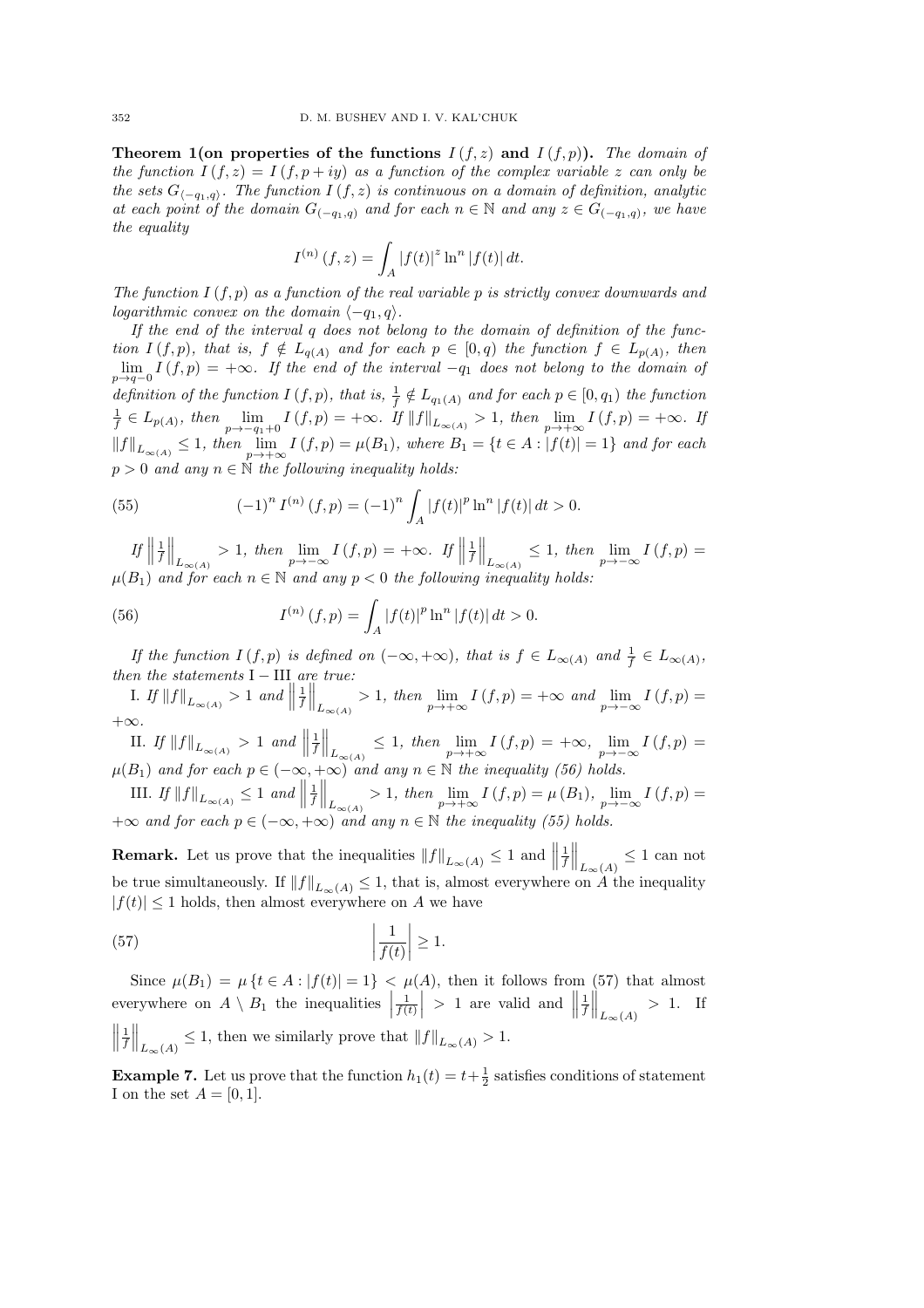Since  $||h_1||_{L_{\infty}(A)} = \frac{3}{2} > 1$  and  $||$  $\frac{1}{h_1}$  $\Big\|_{L_{\infty}(A)} = 2 > 1$ , then the function  $h_1(t)$  satisfies conditions of statement I of Theorem 1:  $I(h_1, p) = \int_0^1 |t + \frac{1}{2}|^p dt = \frac{1}{p+1} ((\frac{3}{2})^{p+1} \left(\frac{1}{2}\right)^{p+1}$ ,  $p \neq -1$  and  $\mu(A) = 1, \mu(B_1) = 0$ ,

$$
I(h_1, p) = \int_0^1 \left| t + \frac{1}{2} \right|^p dt = \ln 3, p = -1.
$$

Similarly, we can show the validity of the following examples.

**Example 8.** The function  $h_2(t) = \frac{1}{2}(t+1)$  satisfies conditions of statement II on the set  $A = [0, 1].$ 

**Example 9.** The function  $h_3(t) = \frac{1}{h_2(t)}$  satisfies conditions of statement III of Theorem 1 and the graph of the function  $y = I(h_3, p)$  is symmetric to the graph of the function  $y = I(h_2, p)$  with respect to the y-axis.

**Remark.** Since all the functions  $I(f, p)$  and  $\ln I(f, p)$  are strictly convex downward on the domains of definition  $D(I(f))$ , which can be arbitrary intervals, then using Jensen's inequality for strictly convex downward functions, we obtain the inequalities:

$$
(\forall \{x_1, ..., x_n\} \subset D(I(f)) \land \left(\forall \alpha_k \in (0,1) : \sum_{k=1}^n \alpha_k = 1\right) \Rightarrow \left(\left(I\left(f, \sum_{k=1}^n \alpha_k x_k\right)\right) \le \sum_{k=1}^n \alpha_k I\left(f, x_k\right)\right) \Leftrightarrow \left(\int_A |f(t)|^{\sum_{k=1}^n \alpha_k x_k} dt < \sum_{k=1}^n \alpha_k \int_A |f(t)|^{x_k} dt\right)\right)
$$
\n
$$
\land \left(\left(\ln I\left(f, \sum_{k=1}^n \alpha_k x_k\right) < \sum_{k=1}^n \alpha_k \ln I\left(f, x_k\right)\right)\right)
$$
\n
$$
\Leftrightarrow \left(\ln \int_A |f(t)|^{\sum_{k=1}^n \alpha_k x_k} dt < \sum_{k=1}^n \alpha_k \ln \int_A |f(t)|^{x_k} dt\right).
$$

**Remark.** In connection with the analyticity of the functions  $I(f, z)$ , interesting questions arise in the constructive theory of functions of a complex variable. Let's formulate one of them.

Let the function  $\varphi(z)$  be analytic in the domain  $(0, q) \times R$ , continuous on the set  $[0, q] \times R$ ,  $\varphi(p)$  be its restriction to the set of real numbers  $p \in [0, q]$ , where  $0 < q \leq \infty$ . The function  $\varphi(p)$  is strictly convex downward, logarithmic convex on the segment [0, q] and all derivatives of even order of the function  $\varphi(p)$  are positive on the interval  $(0, q)$ .

From statement I of Lemma 2 it follows that for each function  $f \in L_{q(A)}$ , the function  $I(f, z) = \int_A |f(t)|^z dt$  has the properties of the function  $\varphi(z)$ . Is there a function  $\varphi(z)$ that is not represented by the integral  $I(f, z)$ , that is,  $\varphi(z) \neq I(f, z)$ ?

3. PROPERTIES OF THE FUNCTION  $n(f, p)$ 

Recall that if  $f \in L_{q(A)}$  and  $q > 0$ , then  $\lim_{p \to 0+0} n(f, p) = e^{\frac{1}{\mu(A)} \int_A \ln|f(t)| dt}$ .

Lemma 3 (on the properties of the function  $n(f,p)$  in the case  $\frac{1}{f}\notin L_{p(A)}$  for an arbitrary  $p > 0$ ). If for an arbitrary  $p > 0$  the function  $\frac{1}{f} \notin L_{p(A)}$ , then for all  $p < 0$ *the function*  $n(f, p) = 0$  *and the statements* I-IV *are true.* 

I. Let the function  $f$  ∈  $L_{q(A)}$  where  $q > 0$  and for arbitrary  $p > q$  the function  $f \notin L_{p(A)}$ . Then the statements  $I_1$ -I<sub>3</sub> hold.

I<sub>1</sub>. The function  $n(f, p)$  is analytic on  $(0, q)$ .

I<sub>2</sub>*. The function*  $n(f, p)$  *is strictly increasing and continuous on* [0, q]*.*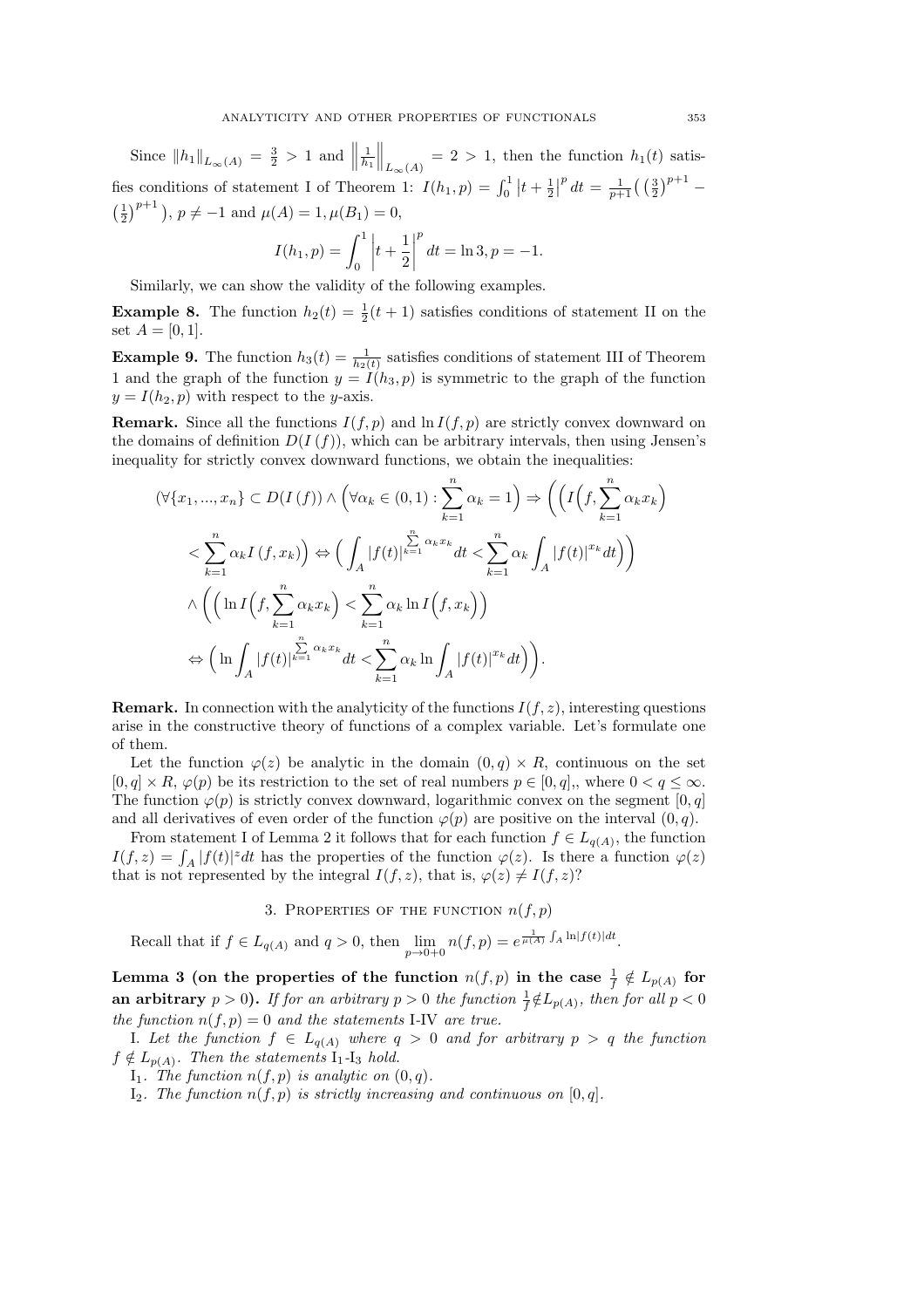I<sub>3</sub>*.* If  $n(f, 0 + 0) = 0$ , then the function  $n(f, p)$  is continuous on  $(-\infty, q]$ .

II. Let the function  $f \notin L_{q(A)}$  and for any  $p \in (0,q)$  the function  $f \in L_{p(A)}$ . Then  $\lim_{p\to q-0} n(f, p) = +\infty$  and statements  $I_1, II_1, II_2$  hold.

- II<sub>1</sub>. The function  $n(f, p)$  is strictly increasing and continuous on  $[0, q)$ .
- II<sub>2</sub>*.* If  $n(f, 0 + 0) = 0$ , then the function  $n(f, p)$  is continuous on  $(-\infty, q)$ .
- III. Let  $f \in L_{\infty(A)}$ . Then  $\lim_{p \to +\infty} n(f, p) = ||f||_{L_{\infty}(A)}$  and statements  $III_1$ -III<sub>3</sub> are true.
- III<sub>1</sub>*. The function*  $n(f, p)$  *is analytic on*  $(0, +\infty)$ *.*
- III<sub>2</sub>*. The function*  $n(f, p)$  *is strictly increasing and continuous on*  $[0, +\infty)$ *.*
- III<sub>3</sub>*. If*  $n(f, 0 + 0) = 0$ *, then the function*  $n(f, p)$  *is continuous on*  $(-\infty, +\infty)$ *.*
- IV. If for each  $p > 0$  the function  $f \notin L_{p(A)}$ , then for  $p > 0$  the function  $n(f, p) = +\infty$ .

*Proof.* If for each  $-p > 0$  the function  $\frac{1}{f} \notin L_{-p(A)}$ , that is  $n\left(\frac{1}{f}, -p\right) = +\infty$ , then for all  $p < 0$  we have  $n(f, p) = \frac{1}{n(\frac{1}{f}, -p)} = (\frac{1}{\infty})$  $\frac{1}{\infty}$ ) = 0.

Let us prove the statement  $I_1$ . If  $f \in L_{q(A)}$  and  $q > 0$ , then from statement I of Lemma 2 follows, that the function  $y = I(f, p)$  is analytic on  $(0, q)$ . Since the function  $e^t$  is analytic on  $(-\infty, +\infty)$ , the function  $\frac{1}{p}$  is analytic on  $(-\infty, 0)$  and  $(0, +\infty)$ , the function ln y is analytic on  $(0, +\infty)$  and  $y = I(f, p) > 0$ , then from the theorem on the analyticity of a composite function and the analyticity of the product of analytic functions it follows that the function  $n(f, p) = e^{\frac{1}{p} \ln \frac{1}{\mu(A)} \int_A |f(t)|^p dt}$  is analytic on  $(0, q)$ .

Let us prove the statement I<sub>2</sub>. If  $f \in L_{q(A)}$ , then (see, e. g. [1, p. 143–145]), the function  $n(f, p)$  is continuous and strictly increasing on [0, q].

Let us prove the statement I<sub>3</sub>. Since for each  $p < 0$  the function  $n(f, p) = 0$ ,  $n (f, 0 + 0) = 0$  and  $n (f, p)$  is the continuous function on [0, q], then  $n (f, p)$  is continuous function on  $(-\infty, q]$ .

Let us prove the statement II. Since for each segment  $[0, r] \subset [0, q)$  the function  $f \in L_{r(A)}$ , that is, the conditions of statement I hold, then according to I, the function  $n(f, p)$  is analytic on  $(0, r)$ , continuous and strictly increasing on  $[0, r]$ . As a consequence of arbitrariness of r the statements  $I_1, II_1, II_2$  hold.

It remains to prove that  $\lim_{p\to q-0} n(f, p) = +\infty$ .

Since the function  $n(f, p)$  is strictly increasing on  $[0, q)$ , then, by the theorem on the boundary of a monotonic function, we have

(58) 
$$
\lim_{p \to q-0} n(f, p) = \sup_{p \in [0, q)} \{n(f, p)\}
$$

Since the function  $n(f, p)$  is continuous on  $[0, q)$  and  $f \notin L_{q(A)}$ , then from (58) it follows, that  $\lim_{p\to q-0} n(f, p) = +\infty$ .

Let us prove the statement III. The equality  $\lim_{p \to +\infty} n(f, p) = ||f||_{L_{\infty}(A)}$  was proved in work [1, p. 173]. If  $f \in L_{\infty(A)}$ , then for each segment  $[0, r] \subset [0, +\infty)$  the function  $f \in L_{r(A)}$ , that is the conditions of statement I are fulfilled. The statement III we prove similarly to the statement II. Lemma 3 is proved.  $\Box$ 

Since the conditions of Lemma 3 coincide with the conditions of Lemma 2, examples that satisfy the conditions of Lemma 3 can be examples given for Lemma 2.

**Example 1.** The function  $f_1(t) = \begin{cases} g_3(t), & t \in (0,1], \\ g_1(t-1), & t \in (1,2] \end{cases}$  satisfies the conditions I.

Changing the variables and using the additive property of the integral for  $p \in (0, q]$ we obtain

$$
n(f_1, p) = \left(\frac{1}{2} \int_0^2 |f_1(t)|^p dt\right)^{\frac{1}{p}} = \left(\frac{1}{2}\right)^{\frac{1}{p}} \left(\int_0^1 e^{-\frac{p}{t^{\gamma}}} dt + \int_0^1 \left(t^{-\frac{1}{q}} \left(-\ln \frac{t}{e}\right)^{-\frac{2}{q}}\right)^p dt\right)^{\frac{1}{p}},
$$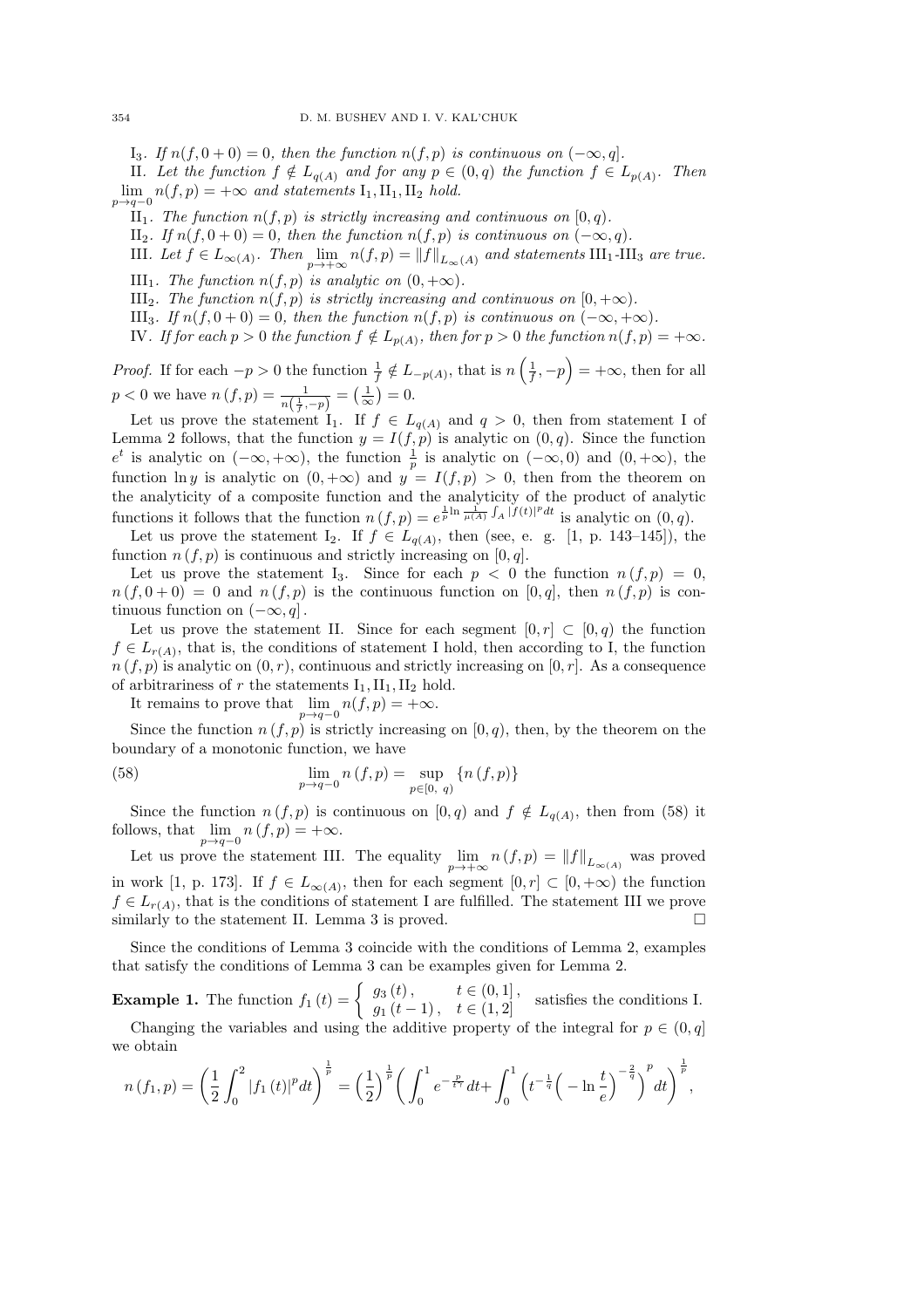(59) 
$$
n(f_1, 0+0) = e^{\frac{1}{2}\int_0^2 \ln|f_1(t)|dt} = e^{\frac{1}{2}\left(\int_0^1 \ln e^{-\frac{1}{t\gamma}} dt + \int_0^1 \ln t^{-\frac{1}{q}} (-\ln \frac{t}{e})^{-\frac{2}{q}} dt\right)}
$$

(60) 
$$
\int_0^1 \ln e^{-\frac{1}{t^{\gamma}}} dt = -\int_0^1 \frac{dt}{t^{\gamma}} = \begin{cases} -\infty, & \gamma \ge 1 \\ -\frac{1}{1-\gamma}, & 0 < \gamma < 1 \end{cases}
$$

Integrating by parts, we get

(61)  

$$
\int_0^1 \ln\left(t^{-\frac{1}{q}}\left(-\ln\frac{t}{e}\right)^{-\frac{2}{q}}\right)dt = -\frac{1}{q}\int_0^1 \ln t dt - \frac{2}{q}\int_0^1 \ln\left(-\ln\frac{t}{e}\right)dt
$$

$$
= -\frac{1}{q}\left(t\ln t\Big|_0^1 - \int_0^1 dt + 2\left(t\ln\left(-\ln\frac{t}{e}\right)\Big|_0^1 + \int_0^1 \frac{dt}{-\ln\frac{t}{e}}\right)\right)
$$

$$
= -\frac{1}{q}\left(-1 + 2\int_0^1 \frac{dt}{-\ln\frac{t}{e}}\right).
$$

Let us prove the inequality

(62) 
$$
\frac{1}{2} < \int_0^1 \frac{dt}{-\ln\frac{t}{e}} = \int_0^1 f(t)dt < 1,
$$

where  $f(t) = \left(-\ln \frac{t}{e}\right)^{-1}$ ,  $f(1) = 1$ ,  $f(0) = \lim_{t \to 0} f(t) = 0$ . Since for  $t \in (0,1]$  we have the relations

$$
f'(t) = \frac{1}{t} \ln^{-2} \frac{t}{e} > 0, \quad f'(1) = 1,
$$
  

$$
\left(f''(t) = -\frac{1}{t^2} \ln^{-2} \frac{t}{e} \left(1 + 2 \ln^{-1} \frac{t}{e}\right) < 0\right) \Leftrightarrow \left(0 < t < \frac{1}{e}\right),
$$
  

$$
(f''(t) > 0) \Leftrightarrow \left(\frac{1}{e} < t \le 1\right),
$$

then the function  $f(t)$  is strictly increasing on the segment [0, 1], strictly convex upwards on the interval  $(0, \frac{1}{e})$ , strictly convex downward on the interval  $(\frac{1}{e}, 1]$  and the tangent to the graph of the function at the point  $(1, 1)$  coincides with the line  $y = t$ . Therefore, for any  $t \in (0, 1)$  the following inequality holds

$$
(63) \t t < f(t) < 1.
$$

From inequality (63), we obtain  $\frac{1}{2} = \int_0^1 t dt < \int_0^1 f(t) dt < \int_0^1 dt = 1$ . Thus, the inequality  $(62)$  is true.

From inequalities (61) and (62) follows the inequality

(64) 
$$
-\frac{1}{q} < \int_0^1 \ln \left( t^{-\frac{1}{q}} \left( -\ln \frac{t}{e} \right)^{-\frac{2}{q}} \right) dt < 0.
$$

From equalities (59)–(61) and inequality (64) we obtain: if  $\gamma \geq 1$ , then  $n(f, 0 + 0) = 0$ and if  $0 < \gamma < 1$ , then  $e^{-\frac{1}{2}(\frac{1}{1-\gamma}+\frac{1}{q})} < n(f, 0+0) < e^{-\frac{1}{2(1-\gamma)}}$ .

Similarly, we can show the validity of the following examples.

**Example 2.** The function  $f_2(t) = \begin{cases} g_3(t), & t \in (0,1], \\ g_2(t-1), & t \in (1,2] \end{cases}$  satisfies the conditions of statement II.

**Example 3.** The function  $f_3(t) = 3g_3(t) = 3e^{-1/t^{\gamma}}, t \in (0,1], \gamma > 0$  satisfies the conditions of statement III.

**Example 4.** The function  $f_4(t) = \begin{cases} g_3(t) = e^{-1/t^{\gamma}}, & t \in (0,1] \\ g_4(t-1) & t \in (1,2] \end{cases}$  $g_{\gamma_1}(t-1)$ ,  $t \in (1,2]$ , where  $\gamma > 0$ ,  $g_{\gamma_1}(t) = e^{1/t^{\gamma_1}}, \gamma_1 > 0$ , satisfies the conditions of statement IV.

,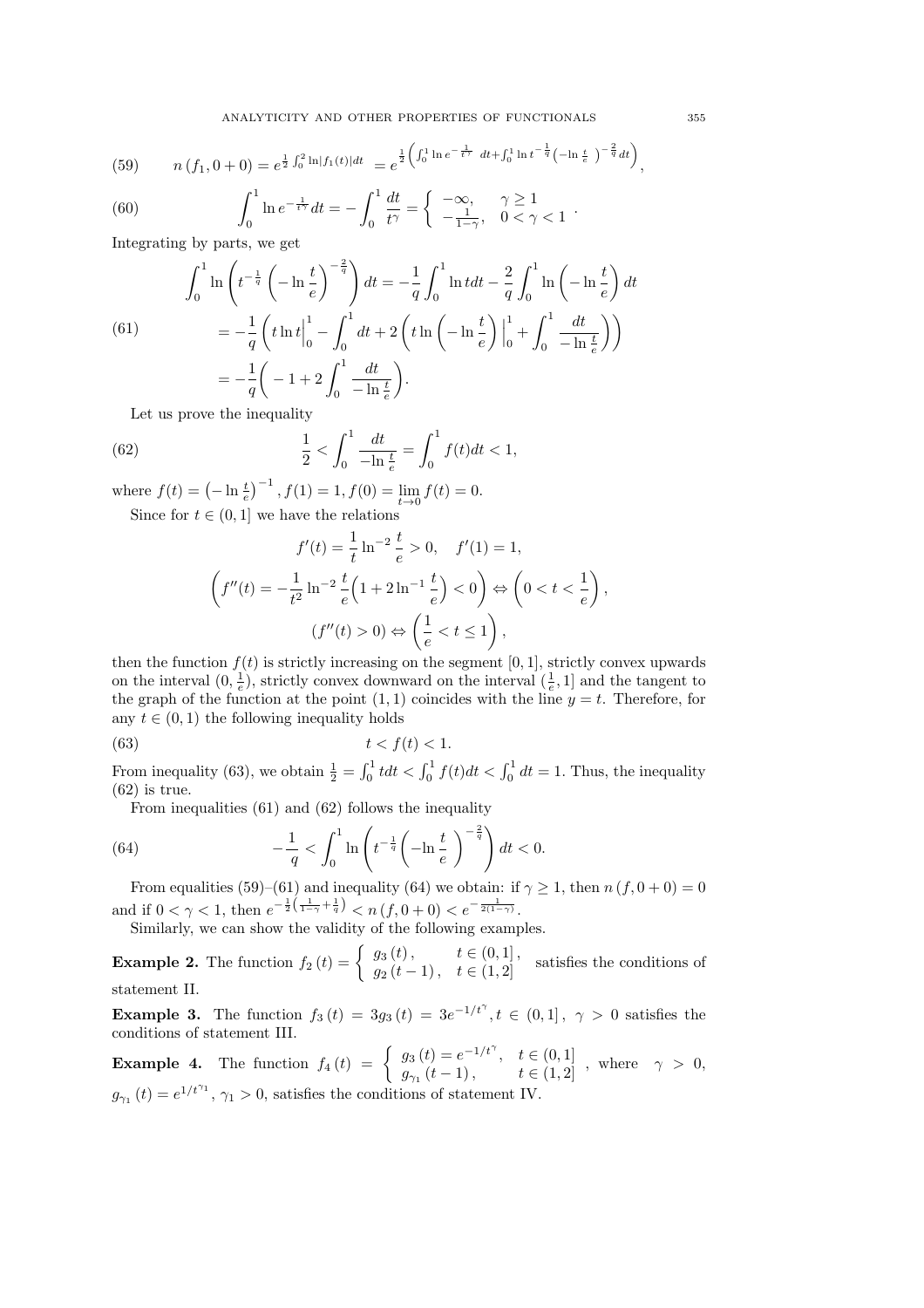If under the conditions of Lemma 3 the function  $f(t)$  is replaced by the function  $\frac{1}{f(t)}$ and the interval  $[0, q\rangle$  by the interval  $\langle -q, 0]$ , then we obtain the following statement.

Corollary 3 (on property of function  $n(f, p)$  in the case  $f \notin L_{p(A)}$  for an arbitrary  $p > 0$ ). If the function  $f \notin L_{p(A)}$  for an arbitrary  $p > 0$  and  $n(f, 0) =$  $e^{\frac{1}{\mu(A)} \int_A \ln |f(t)| dt} = k < \infty, k > 0$ , then the statements I-III are valid.

I. Let the function  $\frac{1}{f} \in L_{q(A)}$ , where  $q > 0$  and for each  $p > q$  the function  $\frac{1}{f} \notin L_{p(A)}$ . Then the statements  $I_1 - I_3$  hold.

I<sub>1</sub>. The function  $n(f, p)$  is analytic on  $(-q, 0)$ .

I<sub>2</sub>. The function  $n(f, p) = 0$  for each  $p < q$ .

I<sub>3</sub>. The function  $n(f, p)$  is strictly increasing and continuous on  $[-q, 0]$ .

II. Let the function  $\frac{1}{f} \notin L_{q(A)}$  and for each  $p \in (0, q)$  the function  $\frac{1}{f} \in L_{p(A)}$ . Then the statements  $I_1$ ,  $II_1$ - $II_3$  are true.

II<sub>1</sub>. The function  $n(f, p) = 0$  for each  $p < q$ .

II<sub>2</sub>. The function  $n(f, p)$  is strictly increasing on  $[-q, 0]$ .

II<sub>3</sub>. The function  $n(f, p)$  is continuous on  $(-\infty, 0]$ .

III. Let the function  $\frac{1}{f} \in L_{\infty(A)}$ . Then  $\lim_{p \to -\infty} n(f, p) = \frac{1}{\|\frac{1}{f}\|_{L_{\infty}(A)}}$  and the statements

 $III<sub>1</sub>$ ,  $III<sub>2</sub>$  are valid.

III<sub>1</sub>. The function  $n(f, p)$  is analytic on  $(-\infty, 0)$ .

III<sub>2</sub>. The function  $n(f, p)$  is strictly increasing and continuous on  $(-\infty, 0]$ .

*Proof.* For the proof we use the relation  $(p \in [0, q) \rangle \Leftrightarrow (-p \in (-q, 0])$  and equality

(65) 
$$
\left(n(f,p) = \frac{1}{n\left(\frac{1}{f},-p\right)}\right) \Leftrightarrow \left(n\left(f,-p\right) = \frac{1}{n\left(\frac{1}{f},p\right)}\right).
$$

From (65) it follows that

(66)  

$$
\left(\lim_{p\to-\infty} n(f,p) = \frac{1}{\lim_{-p\to+\infty} n\left(\frac{1}{f},-p\right)} = \frac{1}{\left\|\frac{1}{f}\right\|_{L_{\infty}(A)}}\right)
$$

$$
\wedge \left(\lim_{p\to-q+0} n(f,p) = \frac{1}{\lim_{-p\to q-0} n\left(\frac{1}{f},-p\right)}\right).
$$

If for each  $-p > -q > 0$  the function  $\frac{1}{f} \notin L_{-p(A)}$ , that is  $n\left(\frac{1}{f}, -p\right) = +\infty$ , then from (65) we have: if  $p < q$ , then

$$
n(f, p) = 0.
$$

If the function  $\frac{1}{f} \notin L_{q(A)}$ , then from (66) it follows that

(68) 
$$
n(f, -q) = 0.
$$

If the function  $n\left(\frac{1}{f}, -p\right)$  is analytic on the intervals  $(0, q)$  or  $(0, +\infty)$ , then from  $(66)$  it follows that  $n(f, p)$  is analytic function on the intervals  $(-q, 0)$  or  $(-\infty, 0)$ , respectively.

If the function  $n\left(\frac{1}{f}, -p\right)$  is strictly increasing and continuous on the intervals  $[0, q]$ or  $[0, +\infty)$ , then from  $(66)$  it follows that the function  $n(f, p)$  is strictly increasing and continuous on the intervals  $[-q, 0]$  or  $(-\infty, 0]$ , respectively.

Since  $\frac{1}{f}$  satisfies the conditions of Lemma 3, than from the relations (57)–(68) and the above considerations, according to Lemma 3, we have the validity of Corollary 3.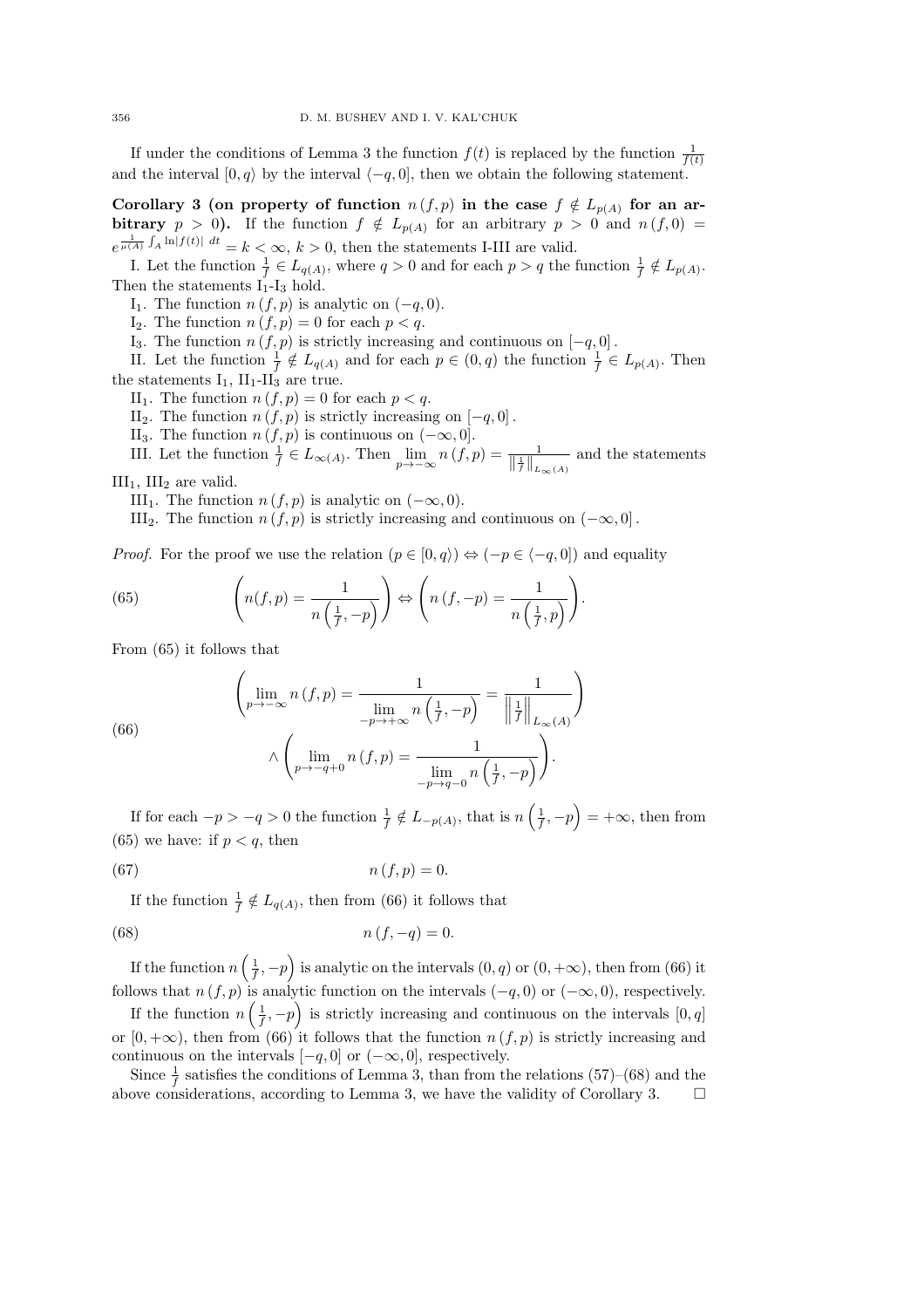Examples of functions satisfying the conditions of Corollary 3 are functions of the kind  $\varphi_i(t) = \frac{1}{f_i(t)}$ , where  $f_i(t)$  are functions satisfying the conditions of Lemma 3,  $i \in \{1, 2, 3\}$ and  $0 < \gamma < 1$ .

If 
$$
i = 1
$$
, then  $\varphi_1(t) = \frac{1}{f_1(t)} = \begin{cases} e^{\frac{1}{t^{\gamma}}}, & t \in (0,1] \\ \frac{1}{g_1(t-1)}, & t \in (1,2] \end{cases}$ , where  $\gamma > 0$ ,  $\frac{1}{g_1(t)} =$ 

 $t^{\frac{1}{q}}(-\ln \frac{t}{e})^{\frac{2}{q}}$ . Using the additive property of the integral and changing the variables, we obtain

(69) 
$$
n(\varphi_1, 0) = e^{\frac{1}{2} \left( \int_0^1 \frac{dt}{t^{\gamma}} + \int_0^1 \ln t^{\frac{1}{q}} \left( -\ln t^{\frac{t}{p}} \right)^{\frac{2}{q}} dt \right)}.
$$

Using the equality (61), we have

(70) 
$$
\int_0^1 \ln t^{\frac{1}{q}} \left(-\ln \frac{t}{e}\right)^{\frac{2}{q}} dt = \frac{1}{q} \left(-1 + 2 \int_0^1 \frac{dt}{-\ln \frac{t}{e}}\right).
$$

Using the equalities (60), (61), (69), (70) and inequality (62), we obtain: if  $0 < \gamma < 1$ , then  $e^{\frac{1}{2} \cdot \frac{1}{1-\gamma}} < n(\varphi_1, 0) < e^{\frac{1}{2}(\frac{1}{1-\gamma} + \frac{1}{q})}$ ; if  $\gamma \ge 1$ , then  $n(\varphi_1, 0) = +\infty$ . Using examples 2 and 3, we similarly prove that if  $i \in \{2,3\}$  and  $0 < \gamma < 1$ , then  $n(\varphi_i, 0) < +\infty$ , and if  $\gamma \geq 1$ , then  $n(\varphi_i, 0) = +\infty$ .

If  $n(\varphi_i, 0) = +\infty$ , then, similarly as in the proof of Corollary 3, we prove the validity of the following statement.

Corollary 4. (on property of function  $n (f, p)$  in the case  $f \notin L_{p(A)}$ ). If the  $f$ unction  $f \notin L_{p(A)}$  for each  $p > 0$  and  $n(f, 0) = +\infty$ , then  $\lim_{p \to 0-0} n(f, p) = +\infty$  and the *statements* I-III *of Corollary 3, where the intervals*  $(-q, 0]$  *and*  $(-\infty, 0]$  *are replaced by intervals*  $(-q, 0)$  *and*  $(-\infty, 0)$ *.* 

Examples of functions satisfying the conditions of Corollary 4 are the functions  $\varphi_i(t)$ , where  $i \in \{1, 2, 3\}$  and  $\gamma \geq 1$ .

If the conditions of Lemma 3 and Corollary 3 are satisfied simultaneously for the function  $f(t)$ , then combining these statements we obtain.

Theorem 2. (on the property of function n (f, p)). *The statements* I*-*III *hold.*

*I. If the function*  $f \in L_{q(A)}$ *, where*  $q > 0$ *, then the statements*  $I_1$ - $I_3$  *are valid.* 

 $I_1$ *. Let the function*  $\frac{1}{f} \in L_{q_1(A)}$  and  $q_1 > 0$  and for each  $p > q_1$  the function  $\frac{1}{f} \notin L_{p(A)}$ *. Then the statements*  $I_1$  (1) $-I_1$  (3) *hold.* 

I<sub>1</sub>(1)*.* The function  $n(f, p)$  is analytic on  $(-q_1, 0)$  and  $(0, q)$ *.* 

 $I_1(2)$ *. The function*  $n(f, p) = 0$  *for each*  $p < -q_1$ *.* 

I<sub>1</sub>(3)*.* The function  $n(f, p)$  is strictly increasing and continuous on  $[-q_1, q]$ *.* 

 $I_2$ *. Let the function*  $\frac{1}{f} \notin L_{q_1(A)}$  *and for each*  $p \in (0, q_1)$  *the function*  $\frac{1}{f} \in L_{p(A)}$ *. Then the statements*  $I_1(1)$ ,  $I_2(1)$ - $I_2(3)$  *are valid.* 

I<sub>2</sub> (1)*. The function*  $n(f, p) = 0$  *for each*  $p ≤ -q_1$ *.* 

I<sup>2</sup> (2)*. The function* n (f, p) *is strictly increasing on* [−q1, q]*.*

 $I_2(3)$ *. The function*  $n(f, p)$  *is continuous on*  $(-\infty, q]$ *.* 

I<sub>3</sub>. Let the function  $\frac{1}{f} \in L_{\infty(A)}$ . Then  $\lim_{p \to -\infty} n(f,p) = \frac{1}{\|\frac{1}{f}\|_{L_{\infty}(A)}}$  and the statements

I<sup>3</sup> (1),I<sup>3</sup> (2) *are true.*

I<sup>3</sup> (1)*. The function* n (f, p) *is analytic on the intervals* (−∞, 0) *and* (0, q)*.*

I<sub>3</sub> (2)*.* The function  $n(f, p)$  is strictly increasing and continuous on  $(-∞, q)$ *.* 

II. Let the function  $f \notin L_{q(A)}$  and for each  $p \in (0,q)$  the function  $f \in L_{p(A)}$ . Then  $\lim_{p\to q-0} n(f, p) = +\infty$  and the statements  $\text{II}_1$ -II<sub>3</sub> hold. The statements  $\text{II}_1$ -II<sub>3</sub> are similar

*to the statements*  $I_1$ - $I_3$ *, only the intervals*  $(-q_1, q]$  *and*  $(-\infty, q]$  *are replaced respectively by intervals*  $(-q_1, q)$  *and*  $(-\infty, q)$ *.*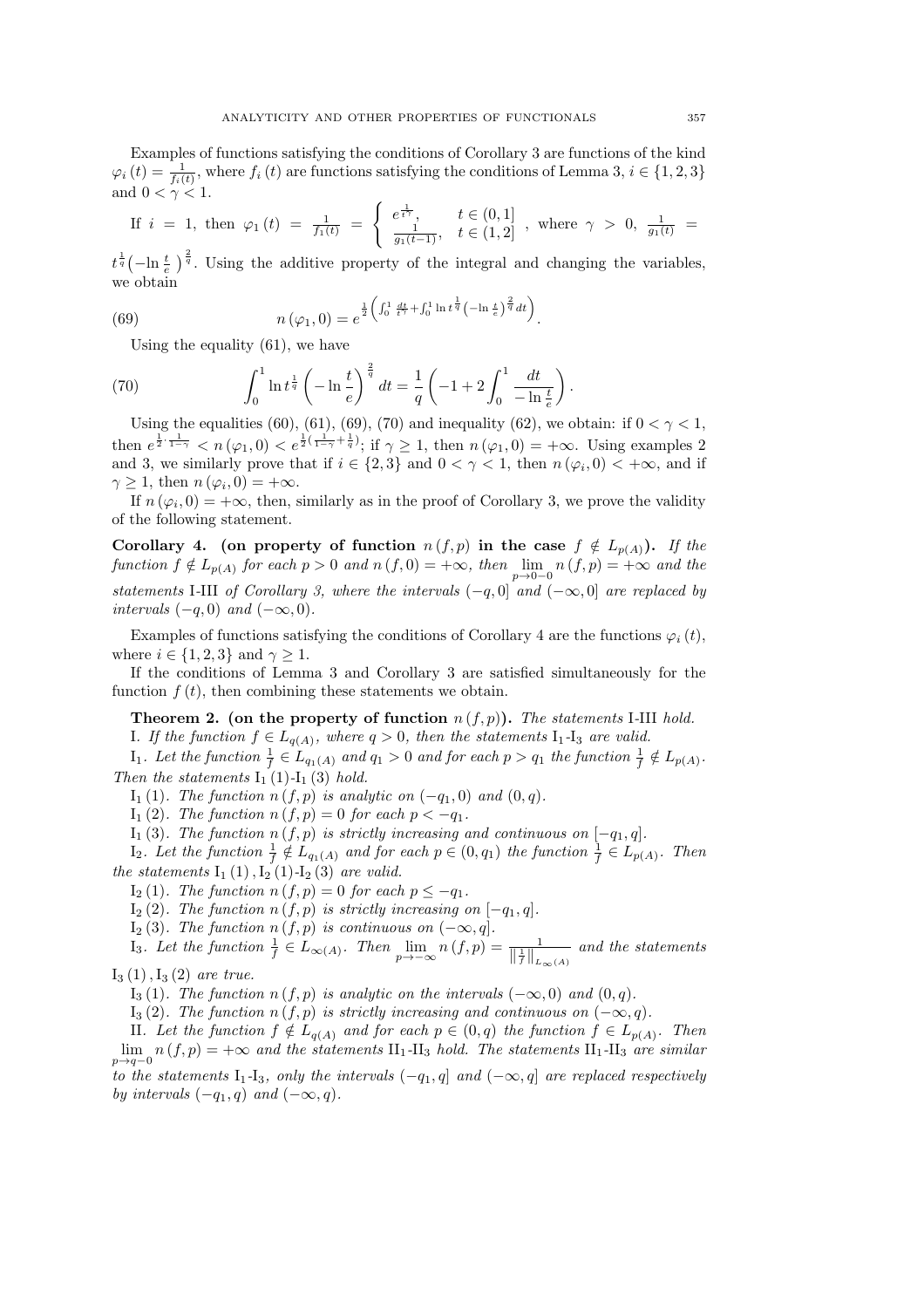III. If the function  $f \in L_{\infty(A)}$ , then  $\lim_{p \to +\infty} n(f,p) = ||f||_{L_{\infty}(A)}$  and statements  $III_1$ -III<sub>3</sub> *hold. The statements*  $III_1$ -III<sub>3</sub> *are similar to the statements*  $I_1$ -I<sub>3</sub>*, only the intervals*  $[-q_1, q]$  *and*  $(-\infty, q]$  *replaced respectively by intervals*  $(-q_1, +\infty)$  *and*  $(-\infty, +\infty)$ *.* 

Here are some examples of functions that satisfy the conditions of statement II of Theorem 2.

,

,

Example 1. Let

(71) 
$$
\psi_1(t) = \begin{cases} g_2(t) = \frac{1}{t^q}, & t \in (0,1], q > 0\\ g_{q_1}^e(t-1), & t \in (1,2], q_1 > 0 \end{cases}
$$

where  $g_{q_1}^e(t) = t^{\frac{1}{q_1}} \left(-\ln \frac{t}{e}\right)^{\frac{2}{q_1}}$ .

It follows from (71) that the conditions II of Lemma 3 are fulfilled for the function  $g_2(t) = \frac{1}{t^q}$ , and for the function  $g_{q_1}^e(t)$  the conditions II of Corollary 3 are satisfied, that is, the function  $\psi_1(t)$  satisfies the conditions  $\text{II}_1$  of Theorem 2.

Similarly, we can show the validity of the following examples.

**Example 2.** The function  $\psi_2(t) = \begin{cases} g_2(t) = \frac{1}{t^q}, & t \in (0,1], q > 0 \\ g_2(t) = 1, & t \in (1,2], q > 0 \end{cases}$  $g_{q_1}(t-1)$ ,  $t \in (1,2], q_1 > 0$ , where  $g_{q_1}(t) =$ 

 $t^{\frac{1}{q_1}}$ , satisfies the condition of statement II<sub>2</sub> of Theorem 2.

**Example 3.** For the function  $g_2(t)$  the conditions of statement II of Lemma 3 and of statement III of Corollary 3 are satisfied, that is, the function satisfies the conditions  $II_3$ of Theorem 2.

Here are some examples of functions that satisfy the conditions of statement I of Theorem 2.

**Example 4.** The function  $S_1(t) = \begin{cases} g_1(t) = t^{-\frac{1}{q}} \left(-\ln \frac{t}{e}\right)^{-\frac{2}{q}}, & t \in (0,1], q > 0, \end{cases}$  $g_{q_1}^{e}(t-1),$   $t \in (1,2], q_1 > 0,$  sa-<br> $g_{q_1}^{e}(t-1),$   $t \in (1,2], q_1 > 0$ tisfies the condition of statement  $I_1$  of Theorem 2.

**Example 5.** The function  $S_2(t) = \begin{cases} g_1(t), & t \in (0,1], \\ g_2(t-1), & t \in (1,2], \end{cases}$  $g_{q_1}(t-1)$ ,  $t \in (1, 2]$  satisfies the condition of statement  $I_2$  of Theorem 2.

Remark. All the formulated and proved above statements are also valid for functions

$$
I(f, p) = \underbrace{\int \dots \int}_{A} |f(t_1, \dots, t_n)|^p dt_1 \dots dt_n,
$$

$$
I(f, z) = \underbrace{\int \dots \int}_{A} |f(t_1, \dots, t_n)|^z d_1 \dots dt_n,
$$

$$
n(f, p) = \left(\frac{1}{\mu(A)} \underbrace{\int \dots \int}_{A} |f(t_1, \dots, t_n)|^p dt_1 \dots dt_n\right)^{\frac{1}{p}}
$$

that is, for functions  $f(t_1, \ldots, t_n)$  of n variables measurable on the set A of the space  $R^n$ .

We denote by  $\tilde{L}_{\infty}^n$ ,  $\tilde{L}_{\bar{p}}^n$  the spaces of functions defined on the *n*-dimensional cube  $A =$  $\pi^{n} = [-\pi, \pi)^{n}$ , which are  $2\pi$ -periodic in each variable, not zero almost everywhere on